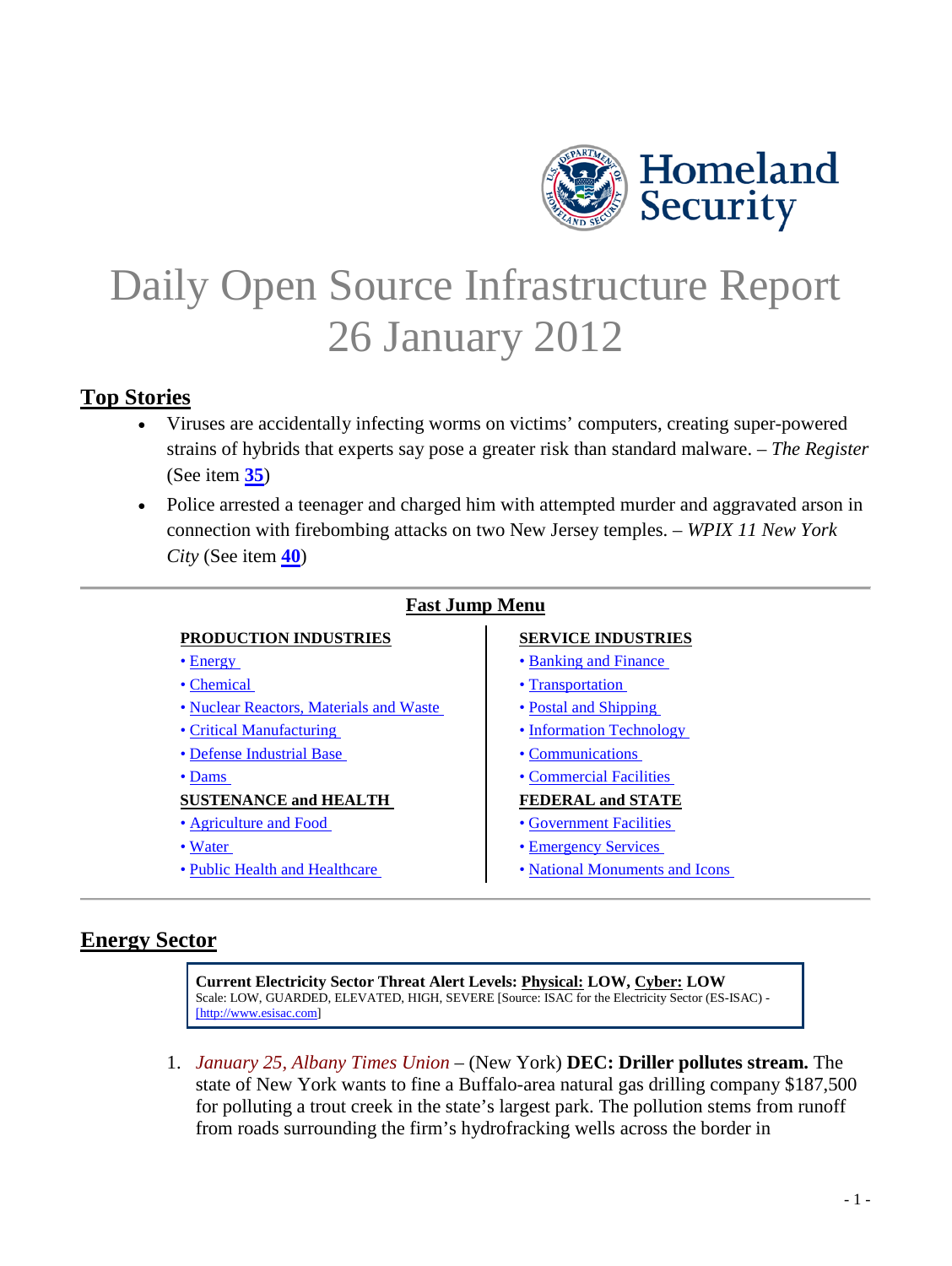Pennsylvania, the Albany Times Union reported January 25. The New York Department of Environmental Conservation (DEC) moved to fine U.S. Energy, of suburban Amherst, saying the company had repeatedly fouled Yeager Creek in Allegany State Park since August 2010. The proposed fine includes a \$75,000 penalty against the company for allegedly failing to fix surface drainage problems around its gas wells in Allegheny National Forest in McKean County, Pennsylvania, despite signing two agreements in 2010 and 2011 with the DEC to do so. The wells use lowvolume hydrofracking, and are of the less extensive vertical type, rather than horizontal, according to the DEC. Hydrofracking relies on a high-pressure mix of chemicals, sand and water pumped into deep underground rock formations to free trapped natural gas. The DEC is studying whether to allow the technique in the state. Source: [http://www.timesunion.com/local/article/DEC-Driller-pollutes-stream-](http://www.timesunion.com/local/article/DEC-Driller-pollutes-stream-2683323.php)[2683323.php](http://www.timesunion.com/local/article/DEC-Driller-pollutes-stream-2683323.php)

2. *January 25, Oklahoma City Oklahoman* – (Oklahoma) **Oil rig explosion near Marshall in north central Oklahoma was caused by blowout, company attorney says.** An oil rig explosion that injured four El Dorado Drilling Co. workers in Logan County, Oklahoma, was caused by a blowout on a drilling rig, a company attorney said January 24. Kirkpatrick Oil Co. is the operator of the oil well that was being drilled. The company's attorney said a blowout occurs when oil or gas escapes from the well during drilling, rises to the surface and sometimes ignites. The rig involved in the explosion sustained extensive damage and the fire that began January 20 continued to burn through January 21.

Source: [http://newsok.com/oil-rig-explosion-near-marshall-in-north-central-oklahoma](http://newsok.com/oil-rig-explosion-near-marshall-in-north-central-oklahoma-was-caused-by-blowout-company-attorney-says/article/3643193)[was-caused-by-blowout-company-attorney-says/article/3643193](http://newsok.com/oil-rig-explosion-near-marshall-in-north-central-oklahoma-was-caused-by-blowout-company-attorney-says/article/3643193)

<span id="page-1-0"></span>3. *January 25, Associated Press* – (Texas) **Thousands lose electricity during Texas storms.** Rainstorms and strong winds across parts of Texas left thousands of people without electricity, the Associated Press reported January 25. CenterPoint Energy in Houston had more than 20,000 customers without electricity January 25, but that number diminished to 7,700 later in the day. Rainstorms soaked the Dallas-Fort Worth area, leading to some street flooding. About 30 departures were canceled at Dallas-Fort Worth International Airport. Dallas-based Oncor had more than 8,600 weather-related outages, including Central Texas to the Austin area. San Antonio reported more than a dozen road closures or warnings for low water crossings.

Source: [http://www.khou.com/news/local/Thousands-lose-electricity-during-Texas](http://www.khou.com/news/local/Thousands-lose-electricity-during-Texas-storms-138039043.html)[storms-138039043.html](http://www.khou.com/news/local/Thousands-lose-electricity-during-Texas-storms-138039043.html)

4. *January 24, Associated Press* – (Iowa) **Firm apologizes for ethanol gas mistake in Iowa.** A gasoline distribution company is apologizing for mistakenly providing gas stations in eastern Iowa with a blend containing a small amount of ethanol. Magellan Midstream Partners said January 23 the gasoline containing an average ethanol content of 1 percent was delivered to stations in Iowa City and surrounding areas between January 12 and January 15. The product was intended to be sold as gasoline without ethanol. Magellan said it is investigating, but initial indications show a mechanical failure at its Iowa City distribution terminal was to blame. The company said it promptly contacted customers and regulators and replaced the faulty product. A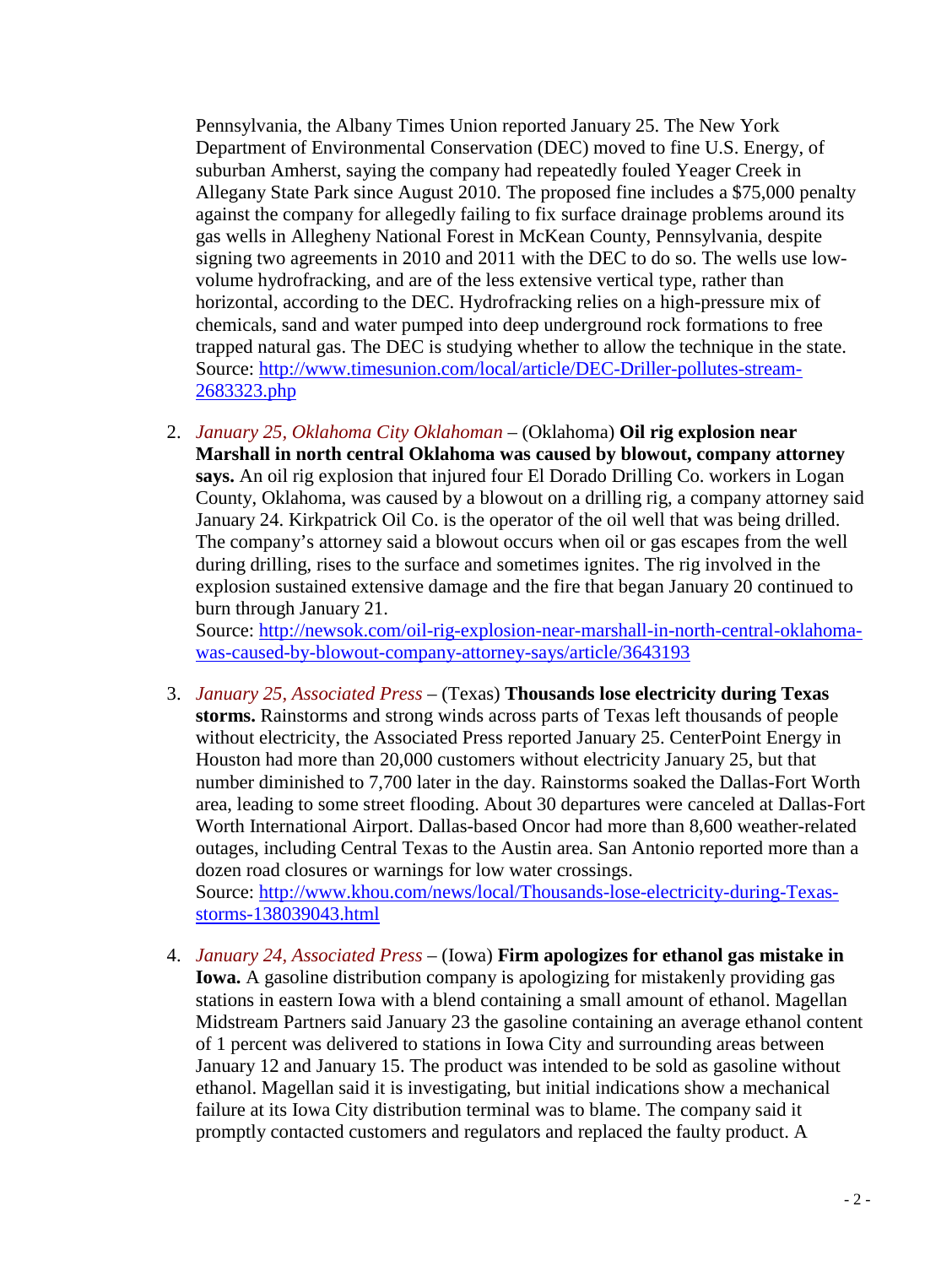Magellan representative said it is apologizing to customers but does not expect any claims from motorists, given that gasoline containing 10 percent ethanol is common in Iowa.

<span id="page-2-0"></span>Source: [http://www.desmoinesregister.com/article/20120124/BUSINESS/301240103/-](http://www.desmoinesregister.com/article/20120124/BUSINESS/301240103/-1/LIFE04/Firm-apologizes-ethanol-gas-mistake-Iowa) [1/LIFE04/Firm-apologizes-ethanol-gas-mistake-Iowa](http://www.desmoinesregister.com/article/20120124/BUSINESS/301240103/-1/LIFE04/Firm-apologizes-ethanol-gas-mistake-Iowa)

#### [\[Return to top\]](#page-0-2)

## <span id="page-2-3"></span>**Chemical Industry Sector**

5. *January 24, U.S. Department of Labor* – (Nebraska) **OSHA proposes \$148,000 in fines to Loveland Products in Fairbury, Neb., for process safety management deficiencies, other hazards.** The Occupational Safety and Health Administration (OSHA) January 24 cited Loveland Products Inc. in Fairbury, Nebraska, for 25 safety violations, 14 of which relate directly to OSHA's standard regulating the process safety management of highly hazardous chemicals. Proposed penalties total \$148,000. The OSHA initiated its inspection of the liquid-based fertilizer producer under both the agency's Site-Specific Targeting Program for industries with high occupational injury and illness rates, and its process safety management national emphasis program for chemical manufacturers. Of 24 serious violations, those related to process safety management include incorrect and incomplete process and implementation diagrams and a deficient process hazard analysis of the system. Other violations involve deficiencies with an emergency action plan and hazard communication and procedures. Source:

[http://www.osha.gov/pls/oshaweb/owadisp.show\\_document?p\\_table=NEWS\\_RELEAS](http://www.osha.gov/pls/oshaweb/owadisp.show_document?p_table=NEWS_RELEASES&p_id=21678) [ES&p\\_id=21678](http://www.osha.gov/pls/oshaweb/owadisp.show_document?p_table=NEWS_RELEASES&p_id=21678)

<span id="page-2-2"></span>6. *January 23, WRTV 6 Indianapolis* – (Indiana) **Train traffic to be suspended for Super Bowl.** Train tracks that run within a block of Lucas Oil Stadium in Indianapolis, Indiana, will be empty come Super Bowl Sunday (February 5). As part of the overall public safety plan to reduce the possibility of a hazardous chemical incident or a terrorist threat near the National Football League's championship game, CSX agreed to suspend operations 3 hours before the game until 2 hours afterward. "(CSX is) going to monitor the rail line for us, east and west of downtown," said the head of the Indianapolis division of Homeland Security. "On game day, we won't allow any rail traffic through prior to the game and after the game." The railroad will also conduct a rigorous inspection of rail cars at rail yards in Anderson and Avon. "They'll have inspections of freight coming through the week prior to the game just to ensure that there's no hazardous material that is coming through that could be a threat," he said. Source:<http://www.theindychannel.com/news/30281153/detail.html>

<span id="page-2-1"></span>For another story, see item **[1](#page-0-1)**

[\[Return to top\]](#page-0-2)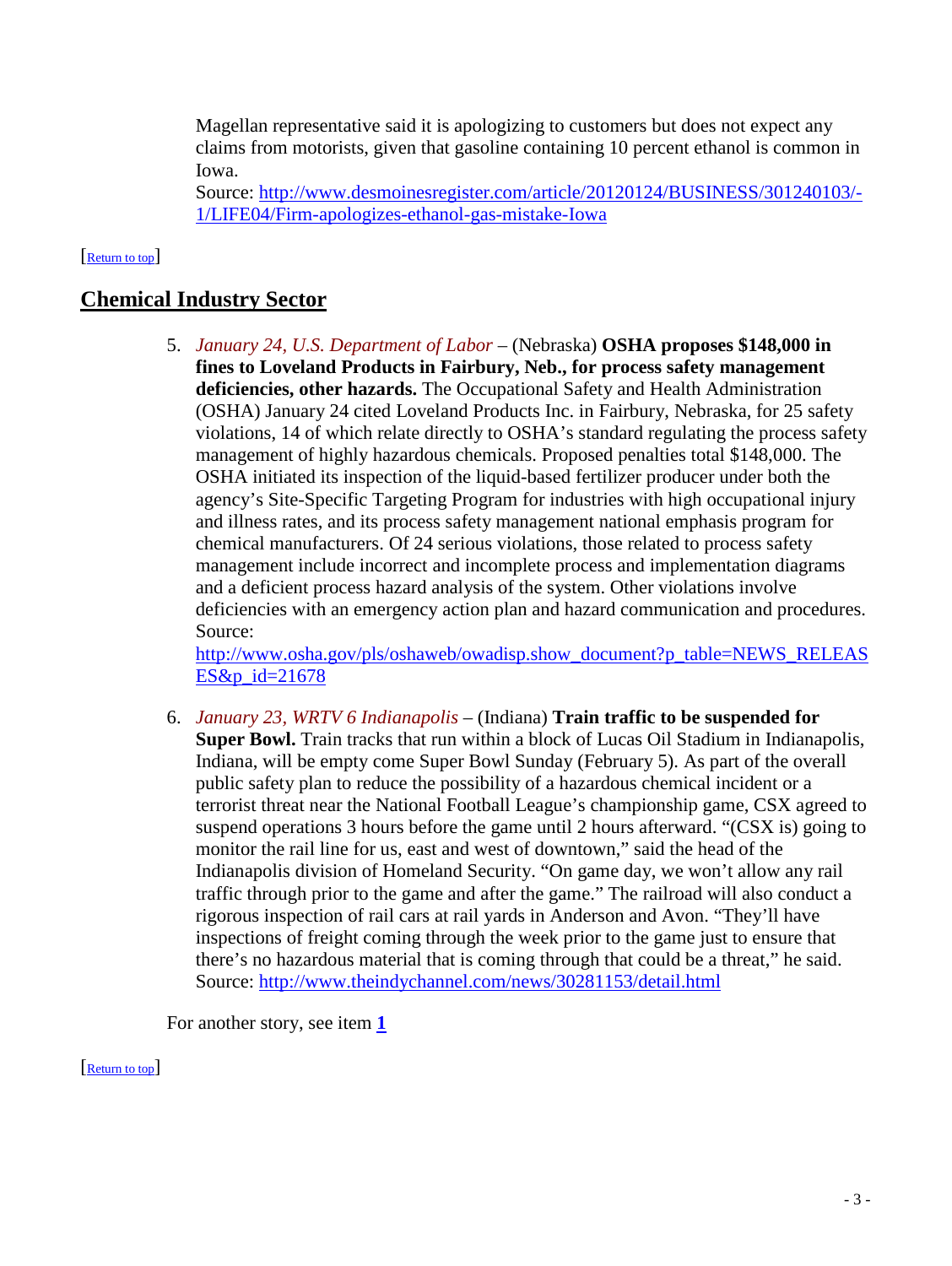# **Nuclear Reactors, Materials and Waste Sector**

<span id="page-3-1"></span>Nothing to report

## [\[Return to top\]](#page-0-2)

# **Critical Manufacturing Sector**

- 7. *January 25, St. Cloud Times* (Minnesota) **Fire stops work at Grede Foundries.** Work stopped at Grede Foundries in St. Cloud, Minnesota, January 25 after a fire broke out. The St. Cloud fire chief said a fire started in the duct work attached to a cooling room inside the building. The areas affected were contained; the fire burned itself out. But sand had to be shoveled into the cooling room since water would damage the metal inside. Grede Foundries had to shut down the facility and send its workers home. The fire caused \$50,000 in damage. Source: [http://www.sctimes.com/article/20120125/NEWS01/101250043/Fire-stops](http://www.sctimes.com/article/20120125/NEWS01/101250043/Fire-stops-work-Grede-Foundries?odyssey=nav|head)[work-Grede-Foundries?odyssey=nav|head](http://www.sctimes.com/article/20120125/NEWS01/101250043/Fire-stops-work-Grede-Foundries?odyssey=nav|head)
- 8. *January 24, U.S. Department of Labor* (Ohio) **U.S. Labor Department's OSHA cites Michigan-based International Automotive Components in Huron, Ohio, after worker injured during crane operations.** The U.S. Department of Labor's Occupational Safety and Health Administration (OSHA) January 24 cited International Automotive Components LLC with 10 serious safety violations at its Huron, Ohio, manufacturing facility. The inspection began November 2 based on a complaint alleging a worker's finger was crushed when a mold being lifted by a remote-controlled crane swung into his hand. Violations related to the incident included failing to make sure employees did not perform tasks under suspended loads, and were kept clear of loads about to be lifted by cranes. Additional violations included failing to; provide employees working on presses with fall protection and a safe means of access to the molds; lock out the energy sources of machinery during maintenance; provide a backrest extension on forklifts; guard a pinch point created by rotating parts. Finally, improper wiring methods exposed workers to electrical hazards. Source:

<span id="page-3-2"></span>[http://www.osha.gov/pls/oshaweb/owadisp.show\\_document?p\\_table=NEWS\\_RELEAS](http://www.osha.gov/pls/oshaweb/owadisp.show_document?p_table=NEWS_RELEASES&p_id=21675) [ES&p\\_id=21675](http://www.osha.gov/pls/oshaweb/owadisp.show_document?p_table=NEWS_RELEASES&p_id=21675)

## [\[Return to top\]](#page-0-2)

## **Defense Industrial Base Sector**

<span id="page-3-0"></span>Nothing to report

[\[Return to top\]](#page-0-2)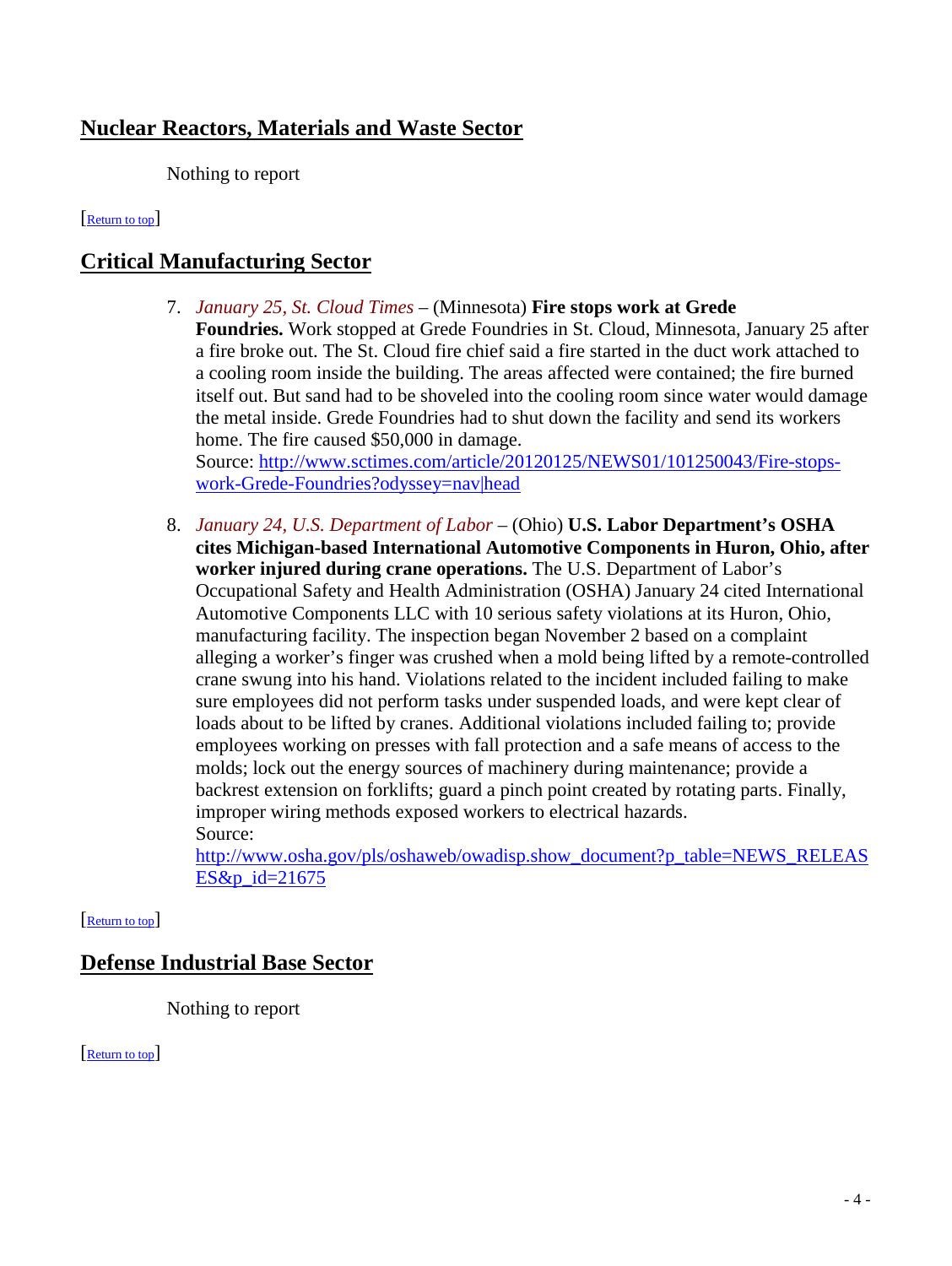# <span id="page-4-0"></span>**Banking and Finance Sector**

9. *January 25, Daytona Beach News-Journal* – (Florida) **Workers at 3 Daytona convenience stores accused of food card scams.** A multi-agency investigation in Florida nabbed three convenience store workers accused of defrauding the state and federal government out of more than \$2 million through Electronic Benefit Transfer (EBT) purchases, authorities said January 24. Investigators with the Daytona Beach Police Department as well as agents with the U.S. Secret Service and other agencies served search warrants at three convenience stores, the Daytona Beach police chief said. He said one of the suspects would purchase EBT cards from customers for cash at about a third of the value of their cards, which generally can only be used to buy groceries through the federal Supplemental Nutrition Assistance Program (SNAP). The suspect would then purchase goods at area stores for her own benefit. Authorities said she also made fictitious purchases at her store and got reimbursed the following month. In total, she made about \$1.1 million in fraudulent purchases, the chief said. She was charged with five counts each of racketeering, social welfare fraud, and fraudulent use of a credit card, and one count of carrying a concealed weapon. At the other two locations, two suspects would allow EBT customers to make ineligible beer and cigarette purchases with their cards, but grossly inflate the prices, police said. Each would then pocket the difference. The two men were charged with five counts each of racketeering, social welfare fraud, and fraudulent use of a credit card. The police chief said the three businesses would typically only report \$4,000 of SNAP purchases in 1 month, but during the 6 months the fraud occurred, they were redeeming about 10 times that amount.

Source: [http://www.news-journalonline.com/news/local/east](http://www.news-journalonline.com/news/local/east-volusia/2012/01/25/workers-at-3-daytona-convenience-stores-accused-of-food-card-scams.html)[volusia/2012/01/25/workers-at-3-daytona-convenience-stores-accused-of-food-card](http://www.news-journalonline.com/news/local/east-volusia/2012/01/25/workers-at-3-daytona-convenience-stores-accused-of-food-card-scams.html)[scams.html](http://www.news-journalonline.com/news/local/east-volusia/2012/01/25/workers-at-3-daytona-convenience-stores-accused-of-food-card-scams.html)

<span id="page-4-1"></span>10. *January 24, Bloomberg* – (District of Columbia; Virginia) **Army Corps official to plead guilty to bribery, U.S. says.** A U.S. Army Corps of Engineers contracting official will plead guilty to bribery and conspiracy charges brought in connection with an alleged \$20 million false billing scheme, prosecutors said. The U.S. attorney's office in Washington D.C., in a federal court filing January 24, said the official will admit to taking bribes and conspiring to launder money. The official was accused along with a colleague of funneling more than \$45 million through a contract he was in charge of to a company that kicked back \$20 million generated by overbilling. Also charged were the colleague's son, the director of contracts for Eyak Technology LLC in Dulles, Virginia. Prosecutors call the case one of the "most brazen" frauds in federal contracting history.

Source: [http://www.bloomberg.com/news/2012-01-24/army-corps-official-to-plead](http://www.bloomberg.com/news/2012-01-24/army-corps-official-to-plead-guilty-to-bribery-u-s-says-1-.html)[guilty-to-bribery-u-s-says-1-.html](http://www.bloomberg.com/news/2012-01-24/army-corps-official-to-plead-guilty-to-bribery-u-s-says-1-.html)

11. *January 24, Associated Press* – (Puerto Rico) **FDIC files lawsuit against former Westerbank officials; cites \$176M in damages.** U.S. regulators are seeking \$176 million in damages from officials at what used to be Puerto Rico's second-largest bank, the Associated Press reported January 24. The Federal Deposit Insurance Corp. (FDIC) accused six former Westernbank officials and directors of gross negligence, violating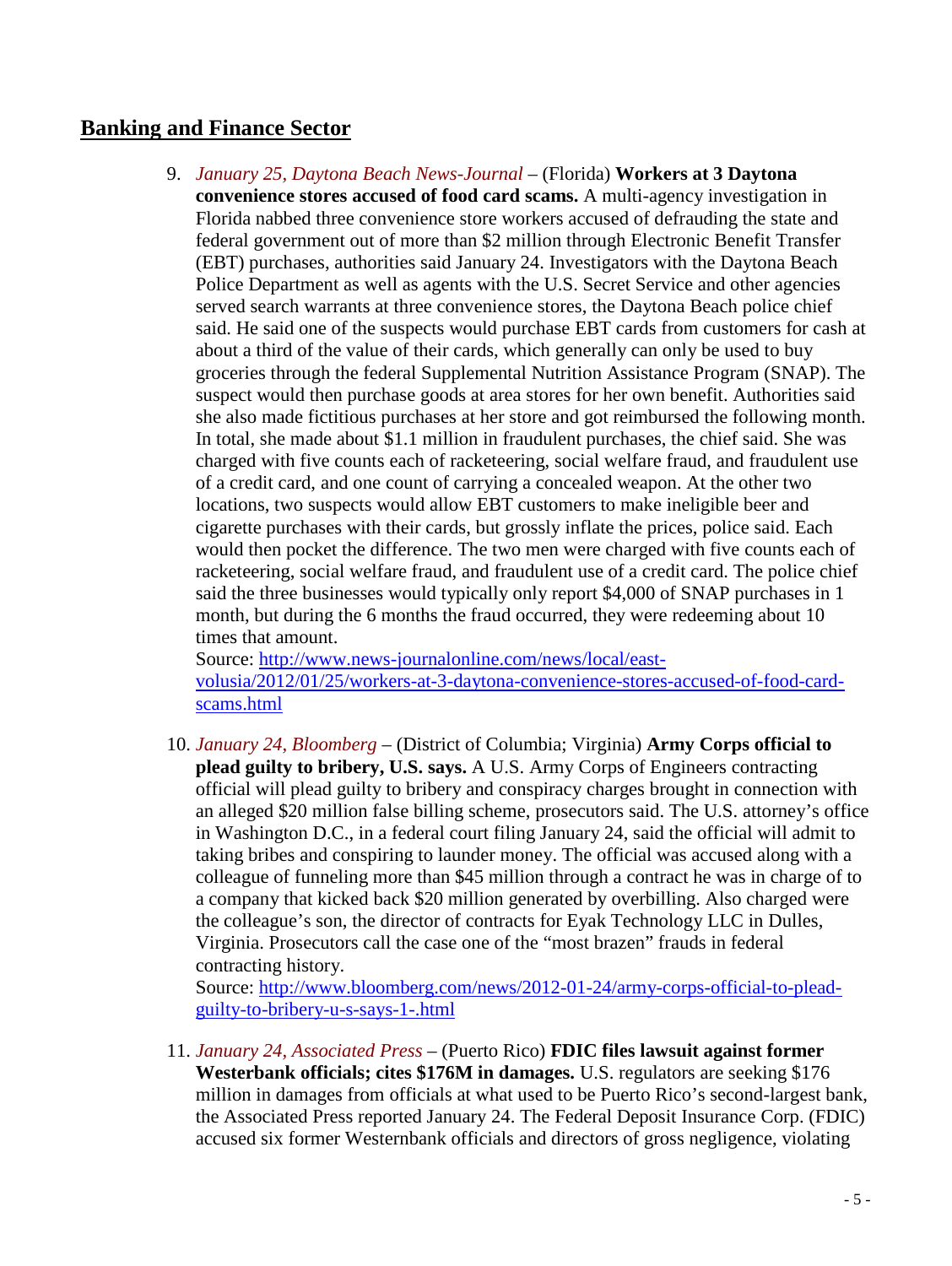loan policy, and ignoring auditor warnings in a suit filed last week. Regulators shut down the bank and its 45 branches in April 2010, citing a \$4.25 billion loss. The FDIC, which took over the bank, said the damages it seeks represent the total loss of 10 construction loans, seven asset-based loans, and four commercial real estate loans that the bank approved from January 2004 to July 2009. The FDIC accused Westernbank officials of approving loans to make a quick profit through an "aggressive and reckless growth strategy." The agency also accused the bank's former director of not disclosing a personal financial interest in a \$12 million loan before it was approved. Source: [http://www.washingtonpost.com/business/fdic-files-lawsuit-against-former](http://www.washingtonpost.com/business/fdic-files-lawsuit-against-former-westerbank-officials-cites-176m-in-damages/2012/01/24/gIQAuaD7NQ_story.html)[westerbank-officials-cites-176m-in-damages/2012/01/24/gIQAuaD7NQ\\_story.html](http://www.washingtonpost.com/business/fdic-files-lawsuit-against-former-westerbank-officials-cites-176m-in-damages/2012/01/24/gIQAuaD7NQ_story.html)

12. *January 24, Associated Press* – (Arizona; International) **Feds find \$500K hidden in BMW at Nogales entry.** Federal officers in Nogales, Arizona, recovered more than \$500,000 in undeclared money hidden in a BMW that an Arizona man was allegedly trying to drive into Mexico January 20. The Nogales International reported that U.S. Customs and Border Protection officers conducting outbound inspections at the Dennis DeConcini Port of Entry selected the man for additional inspection. Agents placed the man's car on a vehicle lift and discovered a non-factory compartment containing 21 packages of undeclared U.S. currency. The funds were confiscated and the man was arrested and turned over to U.S. Immigration and Customs Enforcement's Homeland Security Investigations.

Source:<http://ktar.com/6/1492171/Feds-find-500K-hidden-in-BMW-at-Nogales-entry>

13. *January 23, Houston Chronicle* – (Texas; Louisiana) **League City man admits using fake ID, stolen credit cards to buy electronics.** A League City, Texas man on supervised release in a \$1 million credit card fraud case pleaded guilty January 23 to new charges accusing him of using stolen credit cards and fake IDs to buy electronics worth \$10,000. He was using stolen credit card numbers when he tried to buy iPads, iPhones and other products at the Apple store in Memorial City Mall in August, authorities said. When asked for identification, the man presented a fake Florida driver's license with his photo but a different name. The name on the cards was linked to more than \$200,000 worth of fraudulent Apple product purchases in Louisiana and Texas, officials said. The suspect was arrested at the store. When arrested, the suspect had 38 fraudulent credit cards, officials said, as well as four iPads and four iPhones bought the same day from Apple stores in the Galleria and Sugar Land area. All items, valued at \$6,000, were bought using the same fraudulent credit cards, officials said. The suspect admitted in court he was serving a term of supervised release from a 2007 credit card fraud case when he was arrested. In the prior case, the suspect and his wife were charged for using more than 2,000 stolen credit card numbers to buy merchandise totaling more than \$1 million, according to court records.

Source: [http://www.chron.com/news/houston-texas/article/League-City-man-admits](http://www.chron.com/news/houston-texas/article/League-City-man-admits-using-fake-ID-stolen-2678581.php)[using-fake-ID-stolen-2678581.php](http://www.chron.com/news/houston-texas/article/League-City-man-admits-using-fake-ID-stolen-2678581.php)

<span id="page-5-0"></span>14. *January 22, Salem Today's Sunbeam* – (New Jersey) **Computer hackers tap into Salem County bank account holding \$13 million, steal \$19,000.** Computer hackers have broken in and stolen about \$19,000 by way of an illegal wire transfer from a Salem County, New Jersey bank account that held over \$13 million, Salem Today's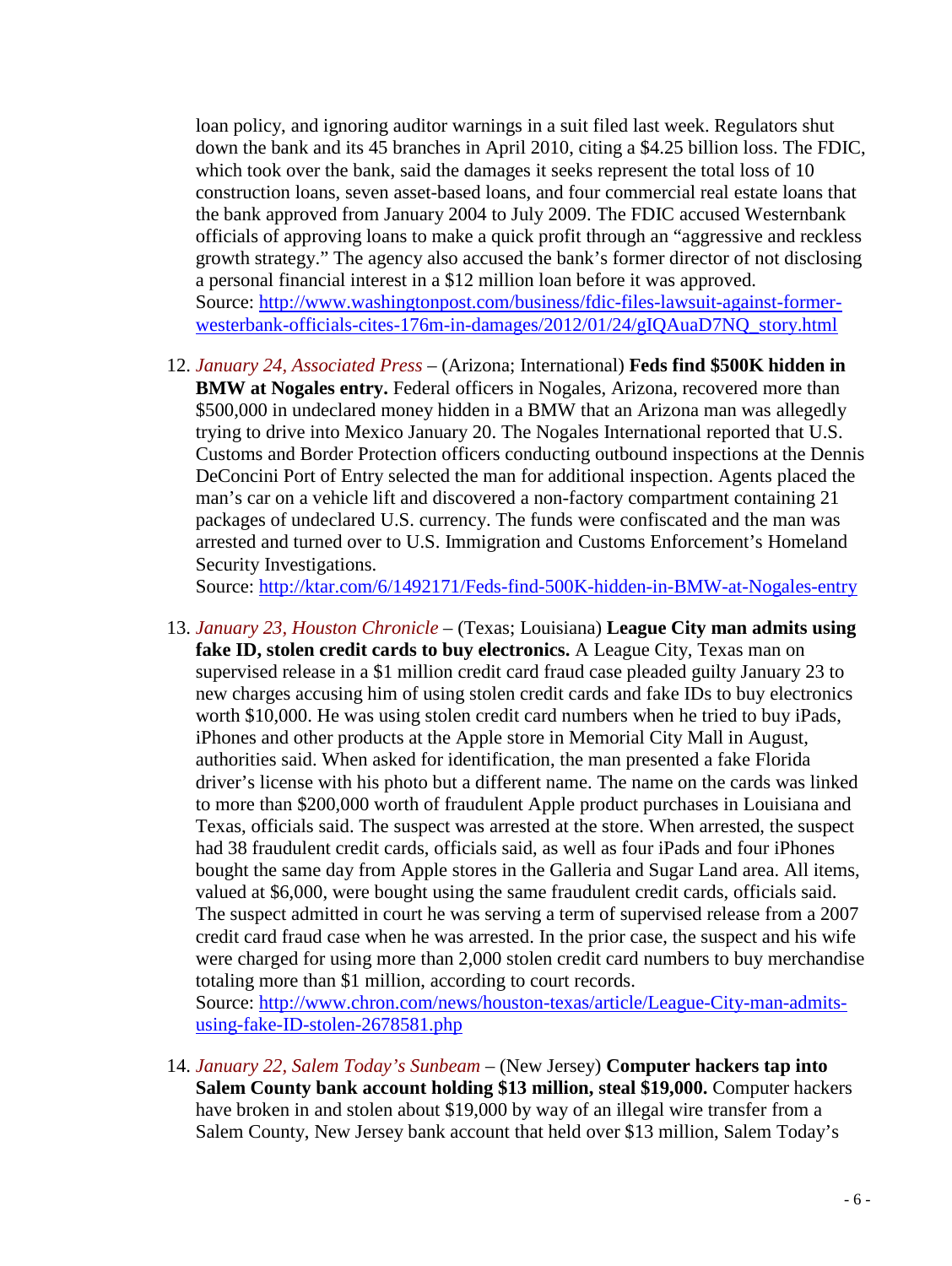Sumbeam reported January 22. The illegal transaction happened in mid-December and as of late the week of January 16, the Salem County chief finance officer (CFO) said the county has yet to recoup the money. He said the county is working with law enforcement officials, who believe the county system was attacked by a computer virus called a "Zeus," a trojan horse computer virus that steals banking information by keystroke logging and form grabbing. The CFO said the hacker was able to access the county's online banking system through the Microsoft Exchange server. "They were able to jump in our account and essentially blocked us from logging on," the CFO said. "When they were logged in, they wired out \$19,000 to an account with JP Morgan Chase out in California." In all, the account that was entered held more than \$13 million in county funds. The CFO said the Information Technology Department at the county was unable to trace the virus back to its origins. As a precautionary measure, the county is no longer using its online banking system, CashLink, which is run by Fulton Bank of New Jersey. The CFO said the computer that was attacked with the virus has also been removed and sent to a crime lab for analysis. The county will also be setting up a new secure computer solely for bank transactions. This computer will have no email, public Internet access, and no disk drive or USB ports. Source:

<span id="page-6-0"></span>[http://www.nj.com/salem/index.ssf/2012/01/computer\\_hackers\\_tap\\_into\\_sale.html](http://www.nj.com/salem/index.ssf/2012/01/computer_hackers_tap_into_sale.html)

#### [\[Return to top\]](#page-0-2)

#### **Transportation Sector**

15. *January 25, WSVN 7 Miami* – (Florida) **Bus, FedEx truck collide, several injured.** Multiple people suffered injuries after a Miami-Dade Transit bus and FedEx truck collided in Miami, January 24. Rescue crews responded to a mass casualty incident, just before 12:30 p.m. January 24, in the area of Northwest 17th Street and Seventh Avenue. According to a City of Miami Fire Rescue spokesman, it appeared the FedEx delivery truck ran a red light and struck the bus. Fire rescue officials had to check out 25 people. Officials said 18 people, including the bus driver, suffered minor injuries and were taken to area hospitals. At the time of the accident, there were 30 people on board the bus, including a 16-year-old wheelchair-bound passenger who required medical treatment.

Source: [http://www.wsvn.com/news/articles/local/21006512706769/bus-fed-ex-truck](http://www.wsvn.com/news/articles/local/21006512706769/bus-fed-ex-truck-collide-several-injured/)[collide-several-injured/](http://www.wsvn.com/news/articles/local/21006512706769/bus-fed-ex-truck-collide-several-injured/)

16. *January 24, Roseburg News-Review* – (Oregon) **Highway 42 reopens after rocks cleared.** Shut down most of the day after rocks and boulders spilled across the roadway, Highway 42 reopened January 23 just across the Douglas County line into Coos County, Oregon. Loose soil was still causing rocks to fall in other parts of the county, At least one car collided with a large boulder on Highway 138 west of Susan Creek early January 24. Oregon Department of Transportation (ODOT) crews were on their way to remove the obstacle. On January 23, crews worked to break free loose rocks from the face of a hillside that has been a problem the past year, and cleared out a catch basin meant to collect the rocks and keep them out of the road. More than 2,500 cubic yards of material, enough to fill 25 dump trucks, were removed, an ODOT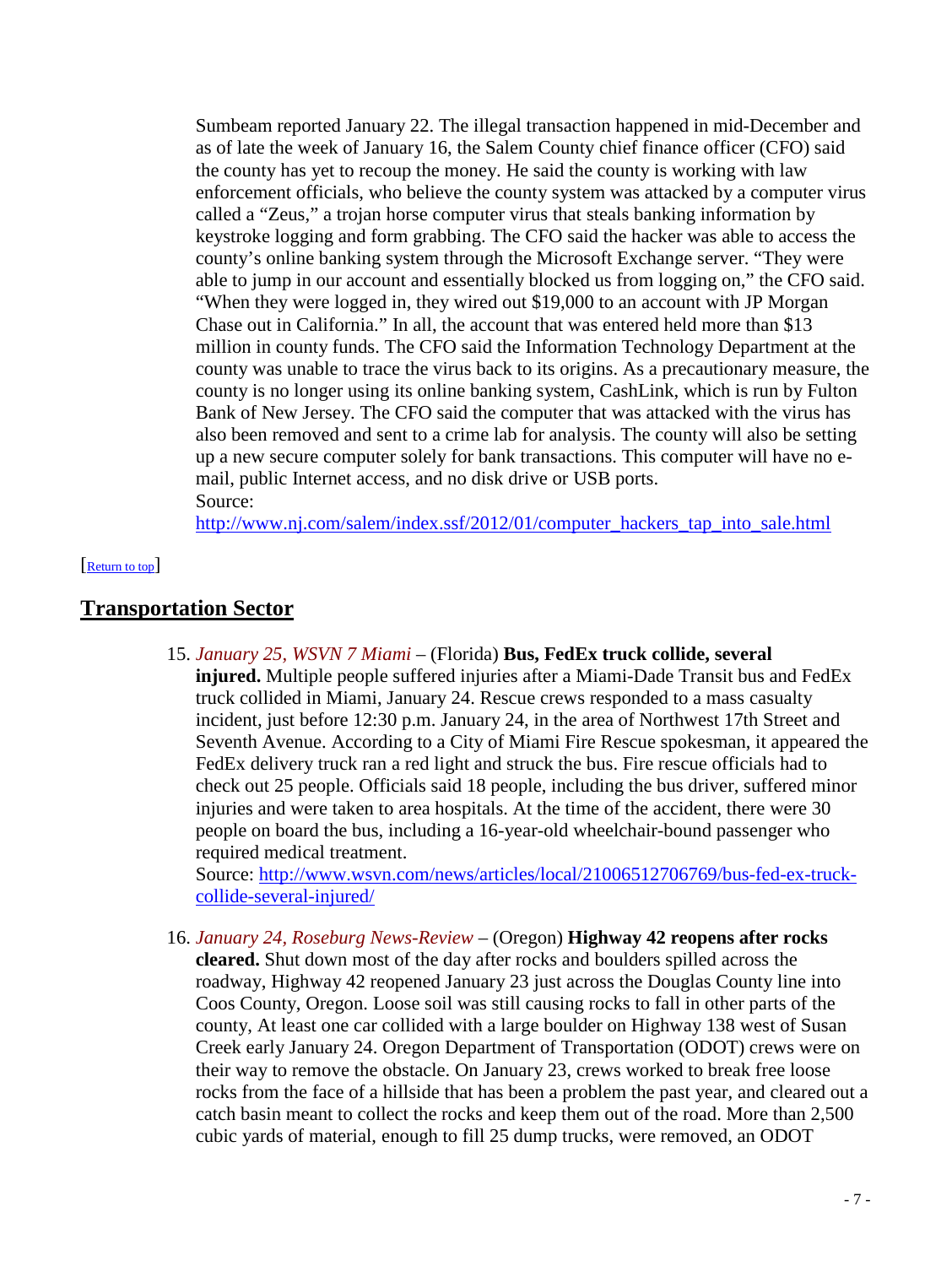spokesman said. Some of the rocks were as large as 4 feet in diameter, he said. The road, a major route to the coast from Interstate 5, was closed early January 23 when rocks began tumbling into the catch basin and bouncing over concrete barriers onto the road.

[http://www.nrtoday.com/article/20120124/NEWS/120129912/1063/NEWS&ParentPro](http://www.nrtoday.com/article/20120124/NEWS/120129912/1063/NEWS&ParentProfile=1055) [file=1055](http://www.nrtoday.com/article/20120124/NEWS/120129912/1063/NEWS&ParentProfile=1055)

17. *January 24, Aurora Beacon-News* – (Illinois) **Train cars derail in Yorkville; crews work to clean up site.** For the second time in the past year-and-a-half, train cars have derailed on the Illinois Railway tracks on the west side of Yorkville, Illinois. Trucks, bulldozers, and other heavy equipment were in operation for much of January 24 at the scene just west of Poplar Drive in the River's Edge Subdivision. A half-dozen freight cars filled with silica sand tipped over, and another five came off the tracks late January 23, officials said. The train was bound from the Eola yard in Aurora to Ottawa. The tipped-over cars were set to be put upright January 24, and the tracks were slated to be repaired January 25. An employee of Illinois Railway said an investigation is under way to determine what caused the derailment.

Source: [http://heraldnews.suntimes.com/news/10206528-418/train-cars-derail-in](http://heraldnews.suntimes.com/news/10206528-418/train-cars-derail-in-yorkville-crews-work-to-clean-up-site.html)[yorkville-crews-work-to-clean-up-site.html](http://heraldnews.suntimes.com/news/10206528-418/train-cars-derail-in-yorkville-crews-work-to-clean-up-site.html)

<span id="page-7-0"></span>For more stories, see items **[3](#page-1-0)**, **[6](#page-2-2)**, and **[45](#page-17-1)**

[\[Return to top\]](#page-0-2) 

# **Postal and Shipping Sector**

Source:

<span id="page-7-1"></span>Nothing to report

## **Return to top**

# **Agriculture and Food Sector**

18. *January 25, Food Safety News* – (National) **Jason's Deli to drop sprouts for 2012 and possibly 2013.** Citing food safety concerns, national restaurant chain Jason's Deli announced it will not serve sprouts in its 230 locations for the remainder of 2012 and possibly 2013. The announcement, reported by the Packer January 24, follows years of recalls and food-borne illness outbreaks associated with sprouts from alfalfa, beans, clover, and other produce. Since 2000, sprouts have been linked to 30 food-borne illness outbreaks in North America, Europe, and Australia, including the summer 2011 outbreak of E. coli O104:H4 that sickened 4,321 people and killed 50. According to the Packer article, Jason's Deli locations in Texas and New Mexico have already removed sprouts from their menus in response to a December 2011 voluntary recall of alfalfa and onion sprouts by Green Valley. All Jason's Deli locations, found in 26 other states, will stop serving sprouts by April.

Source: [http://www.foodsafetynews.com/2012/01/jasons-deli-to-drop-sprouts-for-2012](http://www.foodsafetynews.com/2012/01/jasons-deli-to-drop-sprouts-for-2012-and-possibly-2013/) [and-possibly-2013/](http://www.foodsafetynews.com/2012/01/jasons-deli-to-drop-sprouts-for-2012-and-possibly-2013/)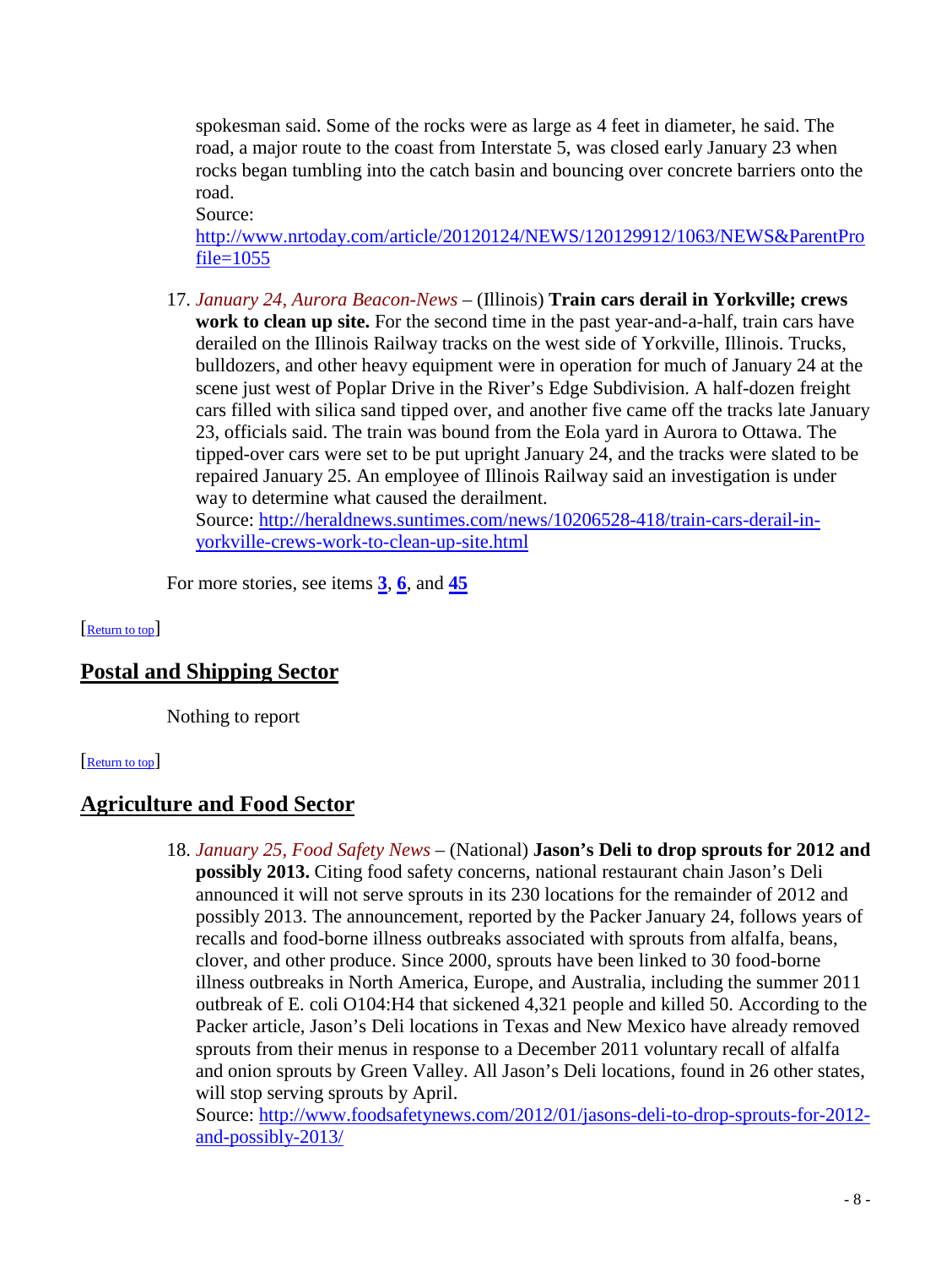- 19. *January 25, Food Safety News* (Maine) **FDA orders smoked salmon held after Listeria detected.** Using its newly expanded authority under the Food Safety Modernization Act, the U.S. Food and Drug Administration (FDA) ordered the detention of cold-smoked salmon in Maine after inspectors found Listeria monocytogenes in equipment and in areas throughout a food-processing and storage facility, Food Safety News reported January 25. The company, Mill Stream Corp. of Hancock, then agreed to destroy its cold-smoked salmon under FDA supervision, the federal agency said in a news release January 24. The FDA said Listeria was detected at the processing plant during an inspection in December. The agency news release explained that the FDA may order the detention of food when an investigator has a reason to believe it is adulterated or misbranded. Food subject to such a detention order may not be moved, without agency permission, until the agency releases it or the detention order expires. A detention order may remain in place for up to 30 days. Source: [http://www.foodsafetynews.com/2012/01/fda-orders-smoked-salmon-held](http://www.foodsafetynews.com/2012/01/fda-orders-smoked-salmon-held-after-listeria-detected/)[after-listeria-detected/](http://www.foodsafetynews.com/2012/01/fda-orders-smoked-salmon-held-after-listeria-detected/)
- 20. *January 24, WSOC 9 Charlotte* (North Carolina) **Health department investigating restaurant after 40 get sick.** The health department said they now have 40 reports of people getting sick in Conover, North Carolina, WSOC 9 Charlotte reported January 24. All of them ate at the same restaurant on the same day — January 13. The week of January 16, the health department began getting reports of people getting sick 12 to 24 hours after eating at Harbor Inn Seafood January 13. The symptoms included intense diarrhea, vomiting, and nausea. That prompted the health department to take samples and to make several visits to the restaurant. "(We're) looking at everything from food handling procedures and practices as well as looking at sanitation overall. We were back out there this morning prior to the workday to provide additional training and education," an official with Catawba County Health Department said. Source: [http://www.wsoctv.com/news/news/local/health-department-investigating](http://www.wsoctv.com/news/news/local/health-department-investigating-restaurant-after-4/nHGM2/)[restaurant-after-4/nHGM2/](http://www.wsoctv.com/news/news/local/health-department-investigating-restaurant-after-4/nHGM2/)
- 21. *January 24, Elmira Star-Gazette* (New York) **80 cows rescued in dairy fire.** More than 80 cows were rescued as a dairy barn in Pine City, New York, went up in flames January 24, according to a report from WENY 36 Elmira. As the fire started to spread, farmers saved the animals by rushing them out of the structure. No conclusive cause of the fire had been determined, but officials said it was probably caused by gas-powered farm equipment. Fire departments from Chemung and Steuben counties in New York, and Bradford and Tioga counties in Pennsylvania responded. They were expected to be on the scene until late into the night.

Source: [http://www.stargazette.com/article/20120124/NEWS01/201240399/80-cows](http://www.stargazette.com/article/20120124/NEWS01/201240399/80-cows-rescued-dairy-fire?odyssey=nav|head)[rescued-dairy-fire?odyssey=nav|head](http://www.stargazette.com/article/20120124/NEWS01/201240399/80-cows-rescued-dairy-fire?odyssey=nav|head)

<span id="page-8-0"></span>22. *January 24, Pork* – (Texas) **Texas pork processor accused of dumping pig blood into river.** Federal, state, and local authorities are continuing to investigate whether a Texas meat-packing plant illegally dumped pig blood into a creek that flows into the Trinity River, Pork magazine reported January 24. The Trinity River is the main contributor of fresh water to Galveston Bay according to the Living with the Trinity project. KTVT 11 Fort Worth reported that investigators executed search warrants at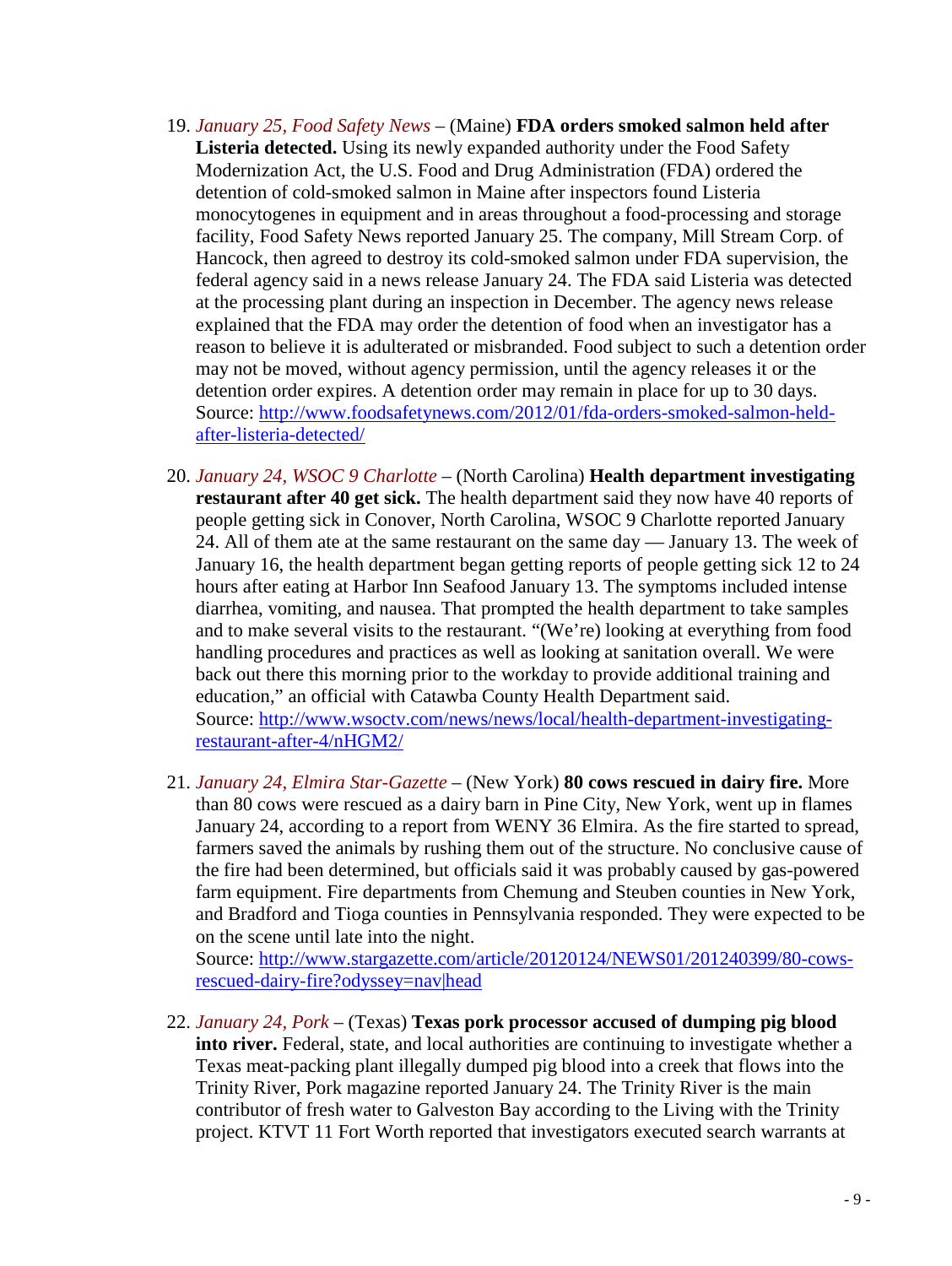the Dallas-based Columbia Packing Company the week of January 16. The Texas Environmental Crimes Task Force has been looking into the plant for months, when a man taking scenic photos of the Trinity River saw what appeared to be blood. Dallas County officials have been working with state and federal investigators since the tip came in. According to the Dallas County Health and Human Services chief, the U.S. Environmental Protection Agency, Texas Commission on Environmental Quality, and Texas Parks and Wildlife investigators executed a search warrant January 19 and found a pipe not connected to a waste water system. Columbia Packing is a 99-year old family-owned pork processor with 100 employees. The company has ceased operations pending further investigation and approval from governmental agencies. In a statement, Columbia refuted the allegation. It is cooperating with officials.

Source: [http://www.porknetwork.com/pork-news/Texas-pork-processor-accused-of](http://www.porknetwork.com/pork-news/Texas-pork-processor-accused-of-dumping-pig-blood-into-river-137995353.html?ref=353)[dumping-pig-blood-into-river-137995353.html?ref=353](http://www.porknetwork.com/pork-news/Texas-pork-processor-accused-of-dumping-pig-blood-into-river-137995353.html?ref=353)

<span id="page-9-0"></span>For more stories, see items **[5](#page-2-3)** and **[9](#page-4-0)**

#### [\[Return to top\]](#page-0-2)

## **Water Sector**

23. *January 25, WECT 6 Wilmington* – (North Carolina) **River Road southbound road closure through noon, CFPUA says.** A waste water spill estimated between 750,000 and 1.4 million gallons in the Barnards Creek area of Wilmington, North Carolina, was stopped by Cape Fear Public Utility Authority (CFPUA) operations crews January 24. But, traffic issues related to the repair kept traffic diverted into the afternoon of January 25. The southbound lane of River Road from Independence to Sanders Road was closed until 2:15 p.m. while crews work to put in a temporary bypass line, according to officials with the CFPUA. It was first suspected that a spill had occurred around 1 a.m. when volumes at the Southside Waste Water Treatment Plant were low. Crews began scouring the area and found the spill around 10 a.m., according to a news release. Crews pumped and hauled the redirected waste water from the nearby pump station. A bypass has been put into place to redirect the flow around the 18-inch section of pipe that will be repaired, according to the CFPUA . The cause and full extent of needed repair is yet to be determined.

Source: [http://www.wect.com/story/16597142/river-road-southbound-road-closure](http://www.wect.com/story/16597142/river-road-southbound-road-closure-through-noon-cfpua-says)[through-noon-cfpua-says](http://www.wect.com/story/16597142/river-road-southbound-road-closure-through-noon-cfpua-says)

24. *January 24, Albany Times Union* – (New York) **Town faces fine over sewage plant.** Bethlehem, New York, is facing a \$7,500 fine by the state for a new sewage treatment plant that is failing to adequately treat waste before discharging it into a tributary of the Hudson River, the Albany Times Union reported January 24. The New York Department of Environmental Conservation (DEC) agreed to drop the fine if the town solves problems that have plagued the South Albany Sewer District plant since it was upgraded in 2010. The plant serves 23 homes and discharges into Coeymans Creek. The town had upgraded the aging plant with the help of \$467,000 in federal stimulus funding in 2009, but it failed state treatment standards from the onset, and despite several attempted fixes in 2011, failed standards in every month but October.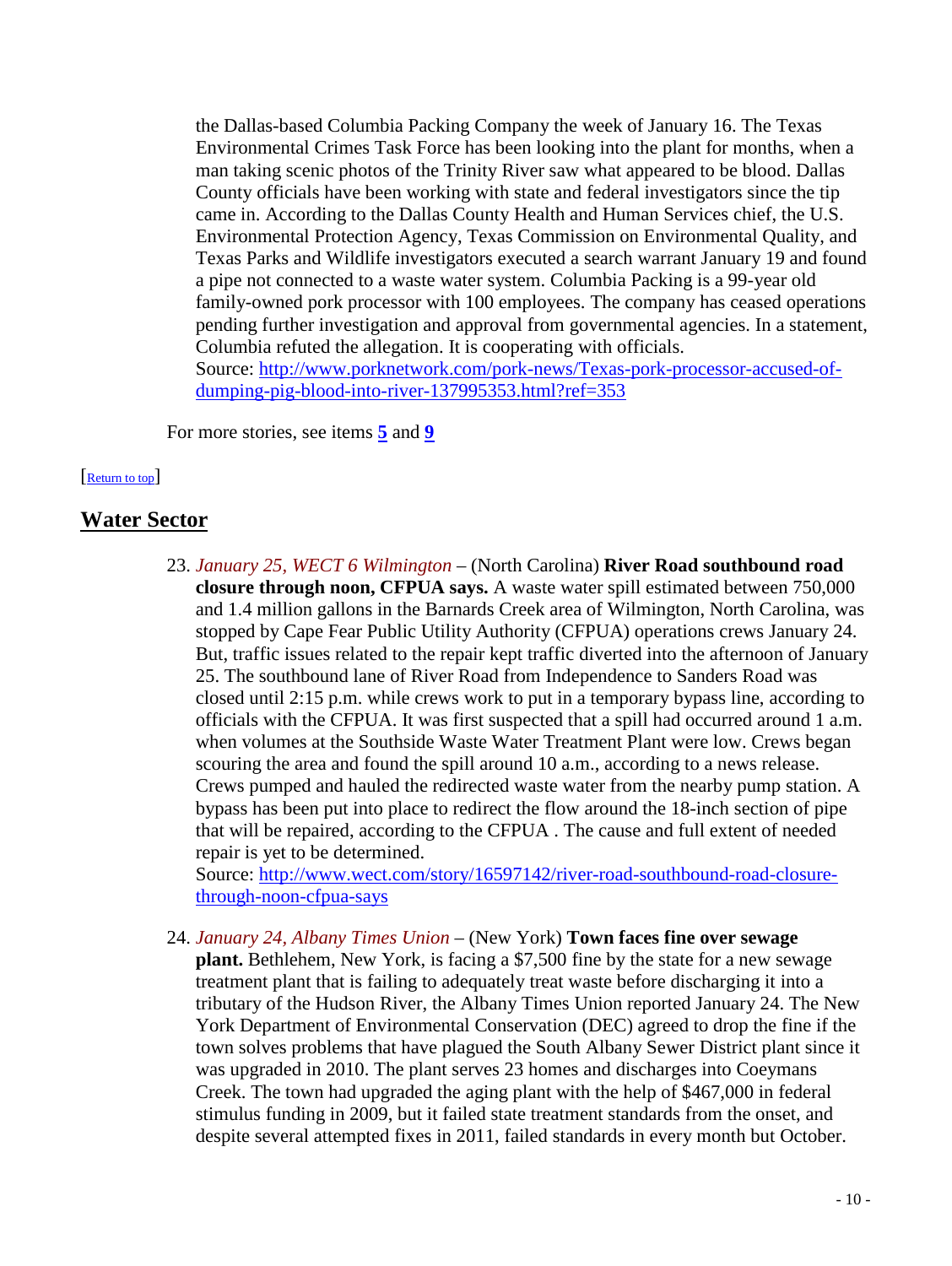The town agreed to develop and implement a plan to solve the problems by December 2013.

Source: [http://www.timesunion.com/business/article/Town-faces-fine-over-sewage](http://www.timesunion.com/business/article/Town-faces-fine-over-sewage-plant-2684026.php)[plant-2684026.php](http://www.timesunion.com/business/article/Town-faces-fine-over-sewage-plant-2684026.php)

<span id="page-10-1"></span>For more stories, see items **[1](#page-0-1)** and **[22](#page-8-0)**

## [\[Return to top\]](#page-0-2)

# **Public Health and Healthcare Sector**

- 25. *January 24, Elmira Star-Gazette* (New York) **St. Joseph's cancer clinic shut down.** About 300 cancer patients are scrambling to find new care after the cancer clinic at St. Joseph's Hospital in Elmira, New York, abruptly closed after the sudden departure of the oncologist who ran the clinic, the Elmira Star-Gazette reported January 24. The oncologist said he left because he refused to sign a document that would have limited his ability to treat people who were hospital in-patients. "The stipulation in the document was that I would no longer be able to transport hospital-based patients to the clinic for therapy. Now I have to discriminate between patients ... I refused to sign it, so they terminated the program," he said. The documents cited sloppy record-keeping at the clinic, but the oncologist said he believes that was a minor issue. Source: [http://www.stargazette.com/article/20120124/NEWS01/201240357/St-Joseph](http://www.stargazette.com/article/20120124/NEWS01/201240357/St-Joseph-s-cancer-clinic-shut-down?odyssey=tab|topnews|text|FRONTPAGE)[s-cancer-clinic-shut-down?odyssey=tab|topnews|text|FRONTPAGE](http://www.stargazette.com/article/20120124/NEWS01/201240357/St-Joseph-s-cancer-clinic-shut-down?odyssey=tab|topnews|text|FRONTPAGE)
- 26. *January 24, McAlester News-Capital* (Oklahoma) **McAlester firemen respond to chemical spill at Warren Clinic.** McAlester, Oklahoma firemen responded to a call from the Warren Clinic regarding a chemical spill January 18 after one of the employees dropped a glass bottle containing Phenol, a mild acid used by foot doctors. When firemen arrived, the entire building was evacuated. Firefighters went into the building, onto the third floor where the spill occurred, and removed a section of carpet. Firefighters also worked on ventilating the building. Forty-five minutes later, employees at the Warren Clinic were able to re-enter the building. Source: [http://mcalesternews.com/local/x647570356/McAlester-firemen-respond-to](http://mcalesternews.com/local/x647570356/McAlester-firemen-respond-to-chemical-spill-at-Warren-Clinic)[chemical-spill-at-Warren-Clinic](http://mcalesternews.com/local/x647570356/McAlester-firemen-respond-to-chemical-spill-at-Warren-Clinic)

## <span id="page-10-0"></span>[\[Return to top\]](#page-0-2)

# **Government Facilities Sector**

27. *January 25, Associated Press* – (New York) **Police: NY student brought homemade bomb to school.** Authorities said a state police bomb disposal unit was called to a school in Hammond, New York, after a homemade explosive device was found in a gym locker, along with a machete and hunting knife. State police said they were called to Hammond Central School around 2 p.m. January 24 after school officials found the items following a search launched when they were alerted by other students that a teenage boy had an explosive device. Troopers said they found a test tube containing black powder and a fuse. The bomb disposal unit removed the device. The student was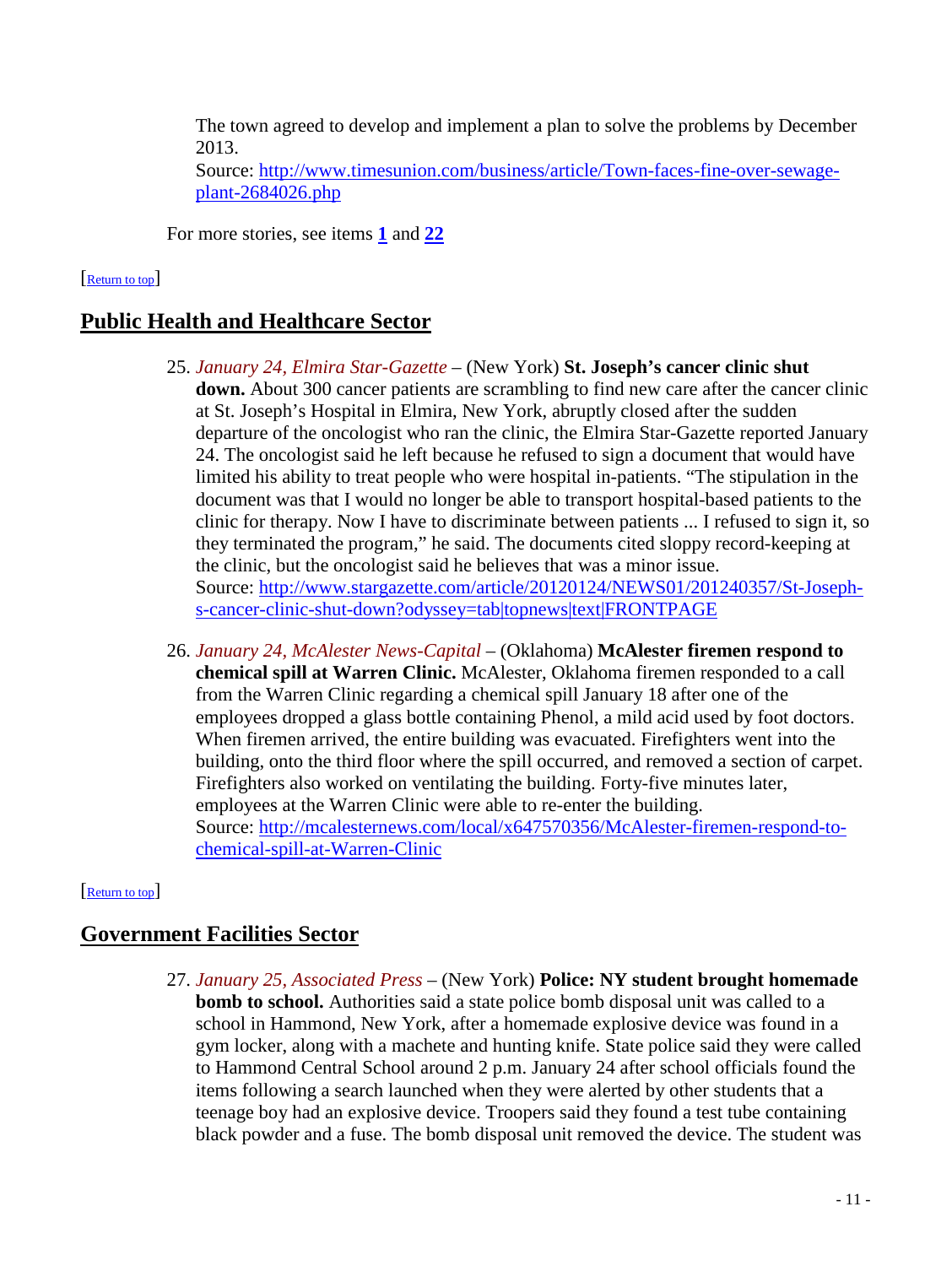charged with criminal possession of a weapon and was released to the custody of his parents.

Source:<http://online.wsj.com/article/AP03ddbb99e504469194716a0b58a2d8ea.html>

28. *January 25, Associated Press* – (Oregon) **Floodwaters damage 145 vehicles in** 

**Oregon state motor pool parking lot at Salem.** The Oregon State Motor Pool said 145 vehicles were damaged when floodwaters inundated its parking lot January 19 in Salem, Oregon. The Salem Statesman Journal reported insurance adjusters were adding up the damage. The Oregon Department of Administrative Services said the motor pool lot manager started moving vehicles when he arrived in the morning, but parts of the lot were under 2 feet of water within an hour. Source:

[http://www.therepublic.com/view/story/bd3b7f3f311c43fdb978a755df3e0017/OR--](http://www.therepublic.com/view/story/bd3b7f3f311c43fdb978a755df3e0017/OR--Motor-Pool-Flood/) [Motor-Pool-Flood/](http://www.therepublic.com/view/story/bd3b7f3f311c43fdb978a755df3e0017/OR--Motor-Pool-Flood/)

<span id="page-11-0"></span>For more stories, see items **[10](#page-4-1)** and **[14](#page-5-0)**

#### [\[Return to top\]](#page-0-2)

## **Emergency Services Sector**

- 29. *January 25, WLKY 32 Louisville* (Kentucky) **Sheriff's office says deputy's cars targeted by thieves.** The Jefferson County Sheriff's Department in Kentucky was the target of criminals twice recently, WLKY 32 Louisville reported January 25. In one case, the sheriff's office said a rifle was stolen after the door of a marked vehicle at an off-duty deputy's Hikes Point home was pried open. The internal affairs unit is investigating whether any procedure or policy was violated. In the other incident, a stun gun was also stolen from another marked sheriff's vehicle after the vehicle's window was broken out. It was parked at an off-duty deputy's home in west Louisville. Source:<http://www.wlky.com/r/30292735/detail.html>
- 30. *January 25, Tacoma News Tribune* (Washington) **Pierce County notification system malfunction sent same text 30 times.** A malfunction with Pierce County, Washington's emergency notification system caused 1,500 people to receive the same text message 30 times January 24. The message notified people to report damage from the ice and snow storm the week of January 16 to the county's damage assessment center. The county wants people to report damage so the state can pursue federal aid. Pierce County Emergency Management (PCEM) is working with Everbridge, the system's provider in California, to figure out and solve the problem with the Pierce County Alert system, said a PCEM spokeswoman. She described the problem as a "system glitch." Until it is resolved, an emergency message could be sent directly by Everbridge if the need arises, she said. It is not the first time the county has had problems with the 1 and 1/2-year-old system. During the storm the week of January 16, some notification messages were not sent properly. On January 23, when the system first tried to send the damage-report request that went out January 24, it was not sent at all.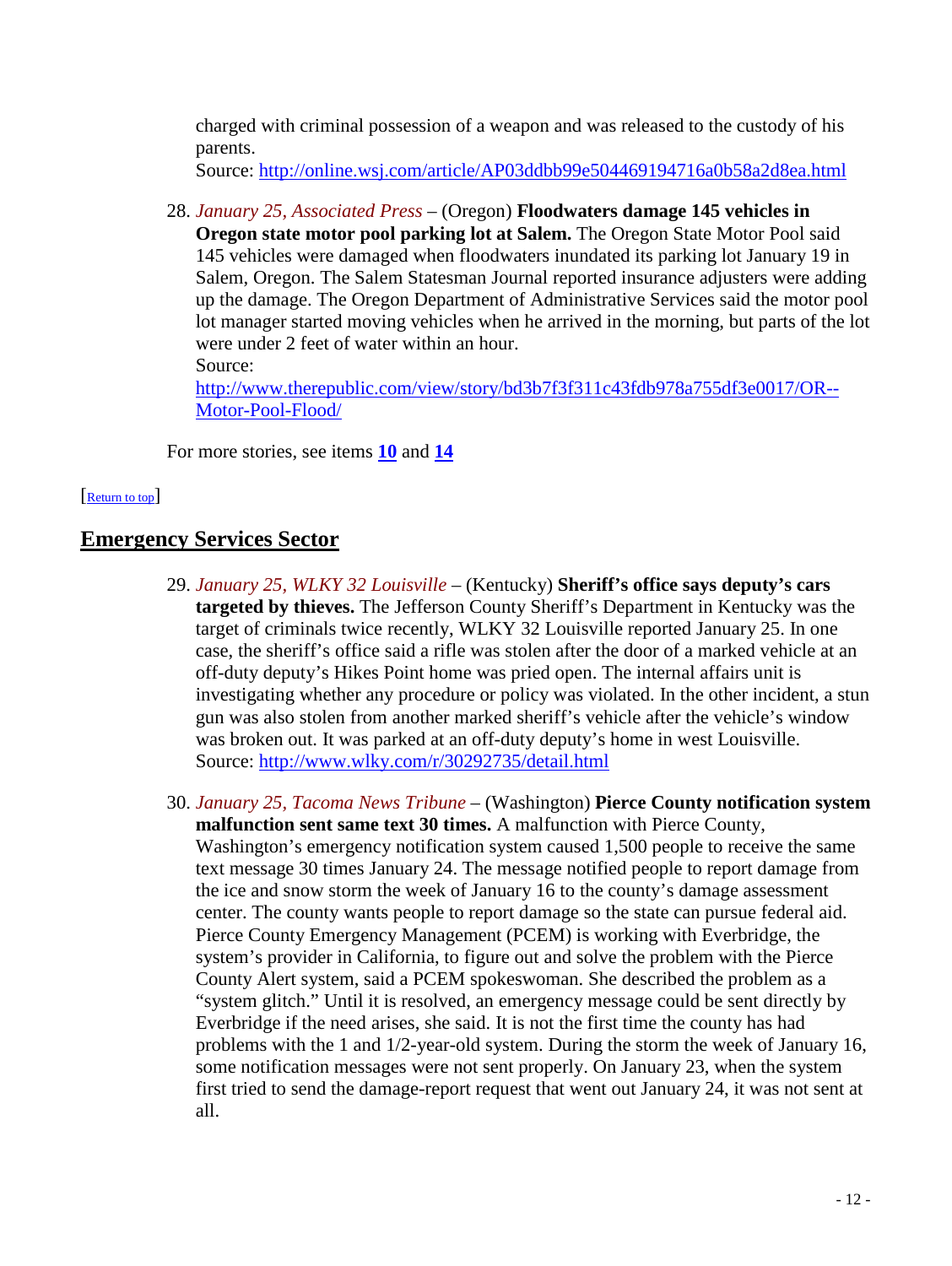Source: [http://www.thenewstribune.com/2012/01/24/1997266/county-notification](http://www.thenewstribune.com/2012/01/24/1997266/county-notification-system-malfunction.html?storylink=mrc)[system-malfunction.html?storylink=mrc](http://www.thenewstribune.com/2012/01/24/1997266/county-notification-system-malfunction.html?storylink=mrc)

31. *January 24, CNN* – (Connecticut) **FBI arrests Connecticut cops accused of racial profiling.** The FBI arrested three East Haven, Connecticut police patrol officers and one sergeant January 24, for their alleged role in the mistreatment of Latinos — the first arrests to stem from a federal investigation into racial profiling in that town. The men allegedly threatened and assaulted detainees, made false arrests — including one against a local clergy member — and later conspired to cover up evidence by falsifying reports and blocking an investigation, prosecutors said January 24 during a news conference. The four men were arrested for allegedly conspiring to "injure, oppress, threaten, and intimidate various members of the East Haven community," profiling residents during traffic stops, performing illegal searches, and harassing Latino business owners and their advocates. The arrests come just weeks after a scathing Department of Justice report, derived from an investigation that began in September 2009, accusing the town's police of engaging in "discriminatory policing against Latinos."

Source: [http://www.cnn.com/2012/01/24/justice/connecticut-racial-profiling](http://www.cnn.com/2012/01/24/justice/connecticut-racial-profiling-arrests/index.html?hpt=ju_c2)[arrests/index.html?hpt=ju\\_c2](http://www.cnn.com/2012/01/24/justice/connecticut-racial-profiling-arrests/index.html?hpt=ju_c2)

- 32. *January 24, KMSP 9 Eden Prairie* (Minnesota) **Federal gang investigation locks down all Minn. prisons.** The prison system in Minnesota was put on lockdown January 24, while federal agents worked to break up a major gang. Investigators told KMSP 9 Eden Prairie they hope the inmate restrictions will stop any prisoners from alerting suspects on the streets that they are being sought. Investigators are currently seeking at least two people wanted on murder charges while 9,000 inmates are seeing their movements restricted, meaning they can no longer see visitors or make phone calls. Agents are serving warrants both inside and outside prison walls in a search for at least seven people on charges ranging from murder to racketeering. Source: [http://www.myfoxtwincities.com/dpp/news/minnesota/federal-gang](http://www.myfoxtwincities.com/dpp/news/minnesota/federal-gang-investigation-locks-down-all-minn-prisons-jan-24-2012#ixzz1kUICHJnd)[investigation-locks-down-all-minn-prisons-jan-24-2012#ixzz1kUICHJnd](http://www.myfoxtwincities.com/dpp/news/minnesota/federal-gang-investigation-locks-down-all-minn-prisons-jan-24-2012#ixzz1kUICHJnd)
- 33. *January 24, Jackson County Floridian* (Florida) **Phone trouble at the sheriff's office, 911 working.** Telephone lines at the Jackson County Sheriff's Office in Florida were out January 24, due to a fiber optic cable line that has been cut. Only the 911 line was working as of 4 p.m. January 24. The Marianna Police Department was assisting the county during the outage, relaying information to deputies via their radios and in other ways.

<span id="page-12-0"></span>Source: [http://www2.jcfloridan.com/news/2012/jan/24/3/phone-trouble-sherriffs-office-](http://www2.jcfloridan.com/news/2012/jan/24/3/phone-trouble-sherriffs-office-911-working-ar-3107433/)[911-working-ar-3107433/](http://www2.jcfloridan.com/news/2012/jan/24/3/phone-trouble-sherriffs-office-911-working-ar-3107433/)

## [\[Return to top\]](#page-0-2)

# **Information Technology Sector**

34. *January 25, H Security* – (International) **Opera 11.61 fixes XSS vulnerability.** Version 11.61 of Opera has been released. According to its developers,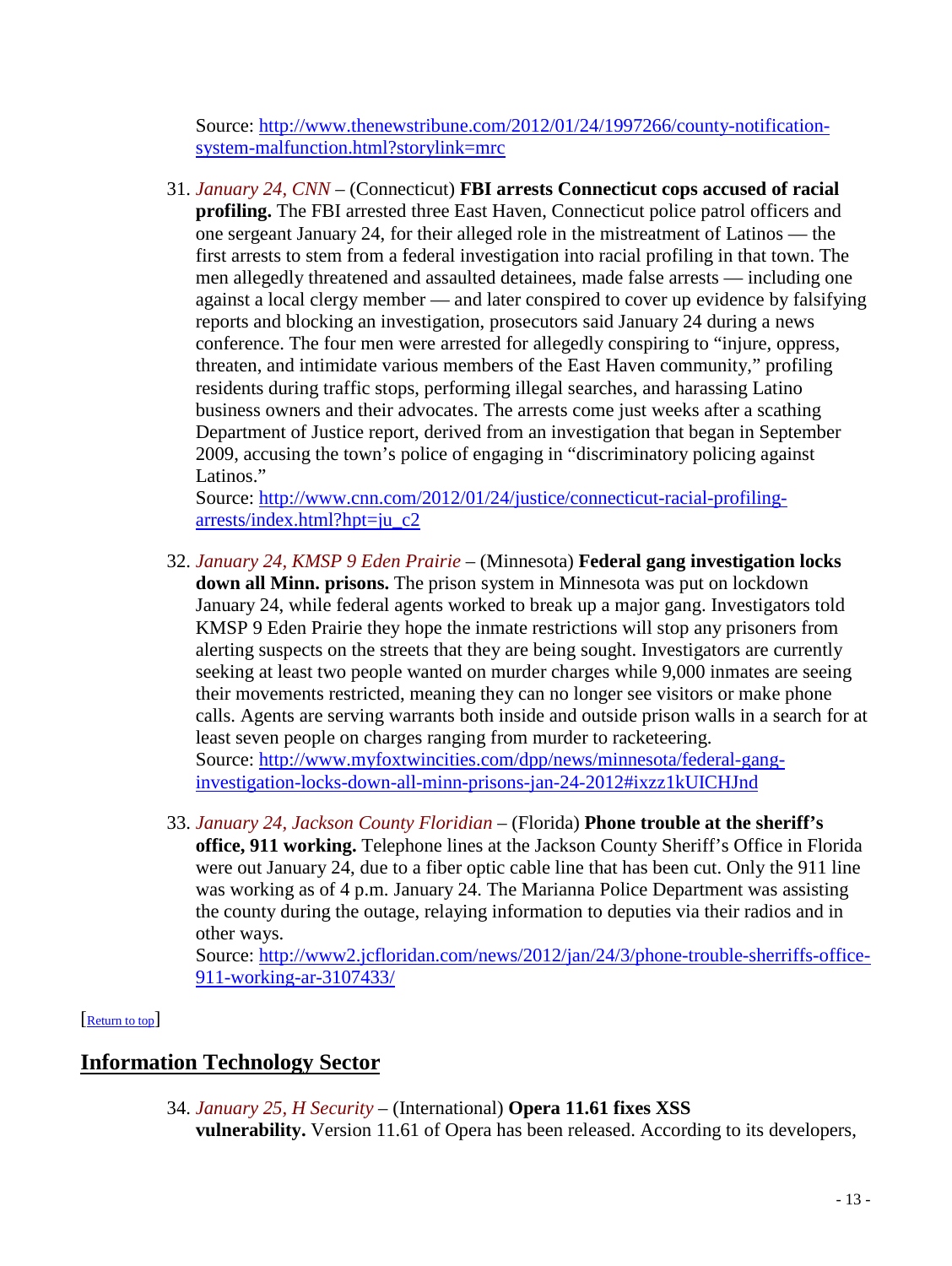the maintenance update fixes bugs found in the existing builds and closes two security holes in the Web browser. Opera 11.61 addresses a "high" severity cross-site scripting vulnerability that could be exploited by an attacker to bypass the same origin policy. A second issue, rated as "low" severity, in which remote pages could detect what local files a user has on their local machine, was also fixed. Changes not related to security include an update to the default Speed Dials as well as fixes for the built-in e-mail client, and a number of bugs that caused the application to crash. Source: [http://www.h-online.com/security/news/item/Opera-11-61-fixes-XSS](http://www.h-online.com/security/news/item/Opera-11-61-fixes-XSS-vulnerability-1421248.html)[vulnerability-1421248.html](http://www.h-online.com/security/news/item/Opera-11-61-fixes-XSS-vulnerability-1421248.html)

<span id="page-13-0"></span>35. *January 25, The Register* – (International) **Super-powered 'frankenmalware' strains detected in the wild.** Viruses are accidentally infecting worms on victims' computers, creating super-powered strains of hybrid software nasties. The monster malware spreads quicker than before, screws up systems worse than ever, and exposes private data in a way not even envisioned by the original virus writers. A study by antivirus outfit BitDefender found 40,000 such "Frankenmalware samples" in a study of 10 million infected files in early January, or 0.4 percent of malware strains sampled. These cybercrime chimeras pose a greater risk to infected users than standard malware, the antivirus firm warns. "If you get one of these hybrids on your system, you could be facing financial troubles, computer problems, identity theft, and a wave of spam thrown in as a random bonus," said the BitDefender analyst who carried out the study. "The advent of malware sandwiches throws a new twist into the world of malware. They spread more efficiently, and will become increasingly difficult to predict." BitDefender does not have historical data to go on. Even so, it posits that frankenmalware is likely to grow at the same rate as regular computer viruses, or about 17 percent per year. All of the malware hybrids analyzed by BitDefender so far have been created accidentally. However, the risk posed by these combinations could increase dramatically as criminals latch onto the idea.

Source:<http://www.theregister.co.uk/2012/01/25/frankenmalware/>

36. *January 25, H Security* – (International) **Critical flaw discovered in Symantec's pcAnywhere.** Symantec issued a warning about a critical vulnerability in pcAnywhere, the remote control application for PCs. The vulnerability could allow an attacker to remotely inject code into a system running pcAnywhere and then run it with system privileges. This attack works because a service on TCP port 5631 allows user input during the authentication process that is not adequately checked. According to Symantec, this port should, under normal conditions, only be reachable by authorized network users, so an attacker would have to first gain access to the network or another computer on the network to compromise other systems. In practice though, overly lax firewall configurations mean such ports are always available on the Internet. Symantec is also correcting a vulnerability that meant that files installed during pcAnywhere's installation process were marked as writable by everyone. This would allow an unprivileged user with local access to overwrite these files, possibly with code that could grant elevated privileges. Further details of the two holes are still being kept secret by Symantec, and exploits are reportedly not in circulation. As the flaws were reported by security researchers of NGS Secure, it is probable the discovery of the flaws is not related to the recent theft of source code for an older version of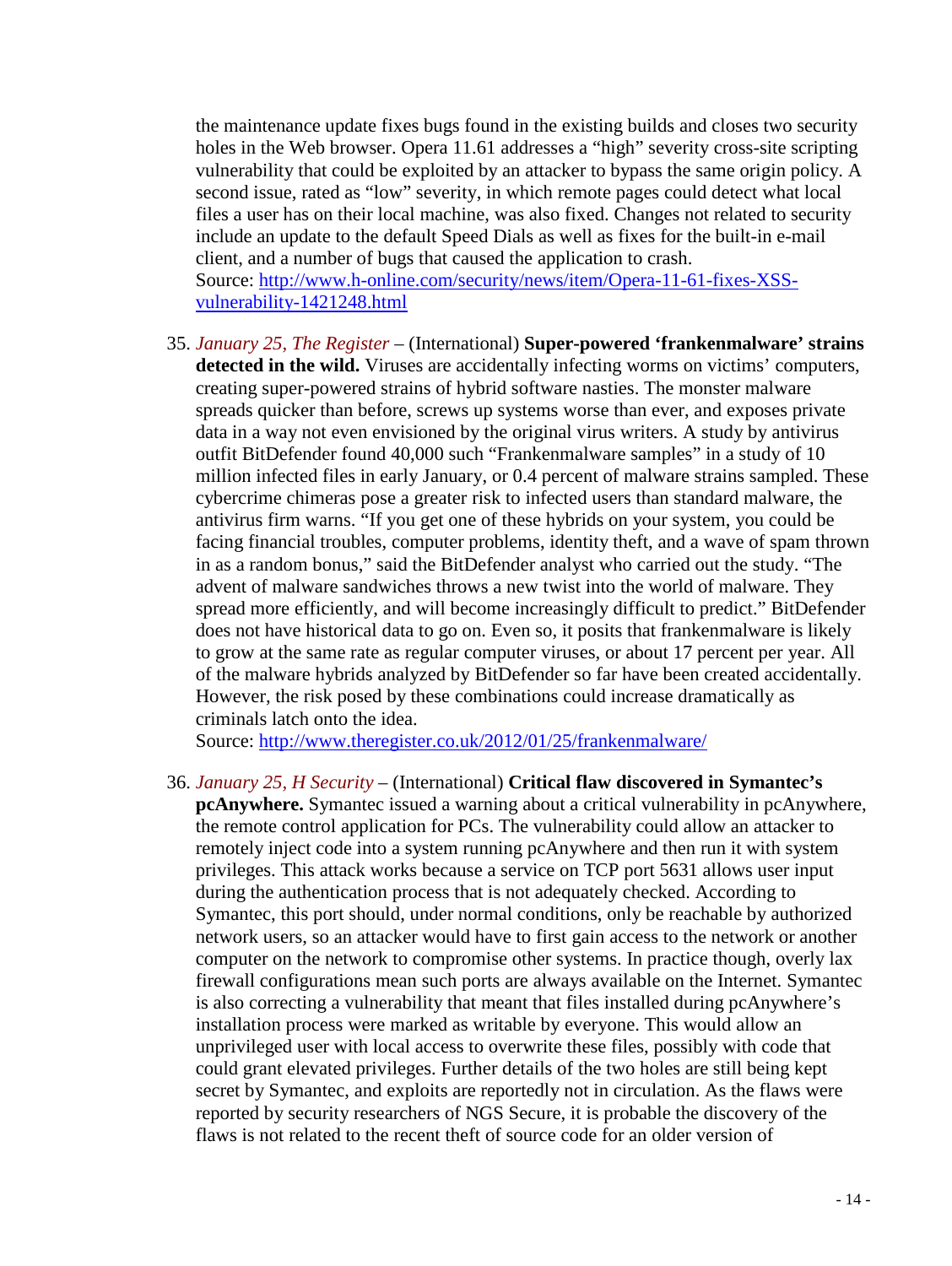pcAnywhere. pcAnywhere 12.5.x is vulnerable to the flaws, as are versions 7.0 and 7.1 of the company's IT Management Suite Solution. Symantec released a hotfix that can be installed either manually or automatically with Symantec's LiveUpdate system. Source: [http://www.h-online.com/security/news/item/Critical-flaw-discovered-in-](http://www.h-online.com/security/news/item/Critical-flaw-discovered-in-Symantec-s-pcAnywhere-1421261.html)[Symantec-s-pcAnywhere-1421261.html](http://www.h-online.com/security/news/item/Critical-flaw-discovered-in-Symantec-s-pcAnywhere-1421261.html)

37. *January 24, H Security* – (International) **Joomla! 2.5 adds new features, closes holes.** The Joomla! Project announced the arrival of version 2.5.0 of its open source PHP-based content management system. The successor to the 1.7 release from July 2011 is a long term support version that will be supported for "at least 18 months" and adds several new features. The update addresses two medium-priority, cross-site scripting vulnerabilities and two low-priority, information disclosure holes. Source: [http://www.h-online.com/security/news/item/Joomla-2-5-adds-new-features](http://www.h-online.com/security/news/item/Joomla-2-5-adds-new-features-closes-holes-1420866.html)[closes-holes-1420866.html](http://www.h-online.com/security/news/item/Joomla-2-5-adds-new-features-closes-holes-1420866.html)

For more stories, see items **[14](#page-5-0)**, **[39](#page-14-1)**, and **[43](#page-16-1)**

## **Internet Alert Dashboard**

To report cyber infrastructure incidents or to request information, please contact US-CERT at [sos@us-cert.gov](mailto:sos@us-cert.gov) or visit their Web site[: http://www.us-cert.gov](http://www.us-cert.gov/)

<span id="page-14-0"></span>Information on IT information sharing and analysis can be found at the IT ISAC (Information Sharing and Analysis Center) Web site: [https://www.it-isac.org](https://www.it-isac.org/) 

#### [\[Return to top\]](#page-0-2)

# **Communications Sector**

- 38. *January 24, Radio World* (Florida) **FCC fines Florida pirate \$10,000.** The Federal Communications Commission (FCC) has fined a man \$10,000 for operating an unlicensed radio transmitter on 98.7 MHz in Miami, Radio World reported January 24. Following up on a complaint in July, Miami Enforcement Bureau agents traced the unauthorized signal to an FM transmitting antenna mounted in a tree. The station was also transmitting an RDS display of "98.7 FM Energy," according to the commission. The agents also found an Internet Web site for the station, [www.energyfm987.com.](http://www.energyfm987.com/) The man told agents he would turn off the station, but did not admit he was the operator or unauthorized station owner. The agents left and the transmissions resumed. The agents again traced the illegal transmissions to the same home. Agents from the Miami office identified the man by comparing his Florida driver's license photograph to pictures posted on the Internet. In assessing the penalty, the FCC stated in its decision the man can be said to have "operated" the unlicensed radio station on 98.7 MHz because he demonstrated control over the general conduct or management of the station, according to the agency's rules. The station continues to be streamed online. Source:<http://www.rwonline.com/article/fcc-fines-florida-pirate-/211476>
- <span id="page-14-1"></span>39. *January 24, Dark Reading* – (International) **IP D-Day: Major providers, vendors to go IPv6 June 6.** It has been in the works for more than a decade, but the next-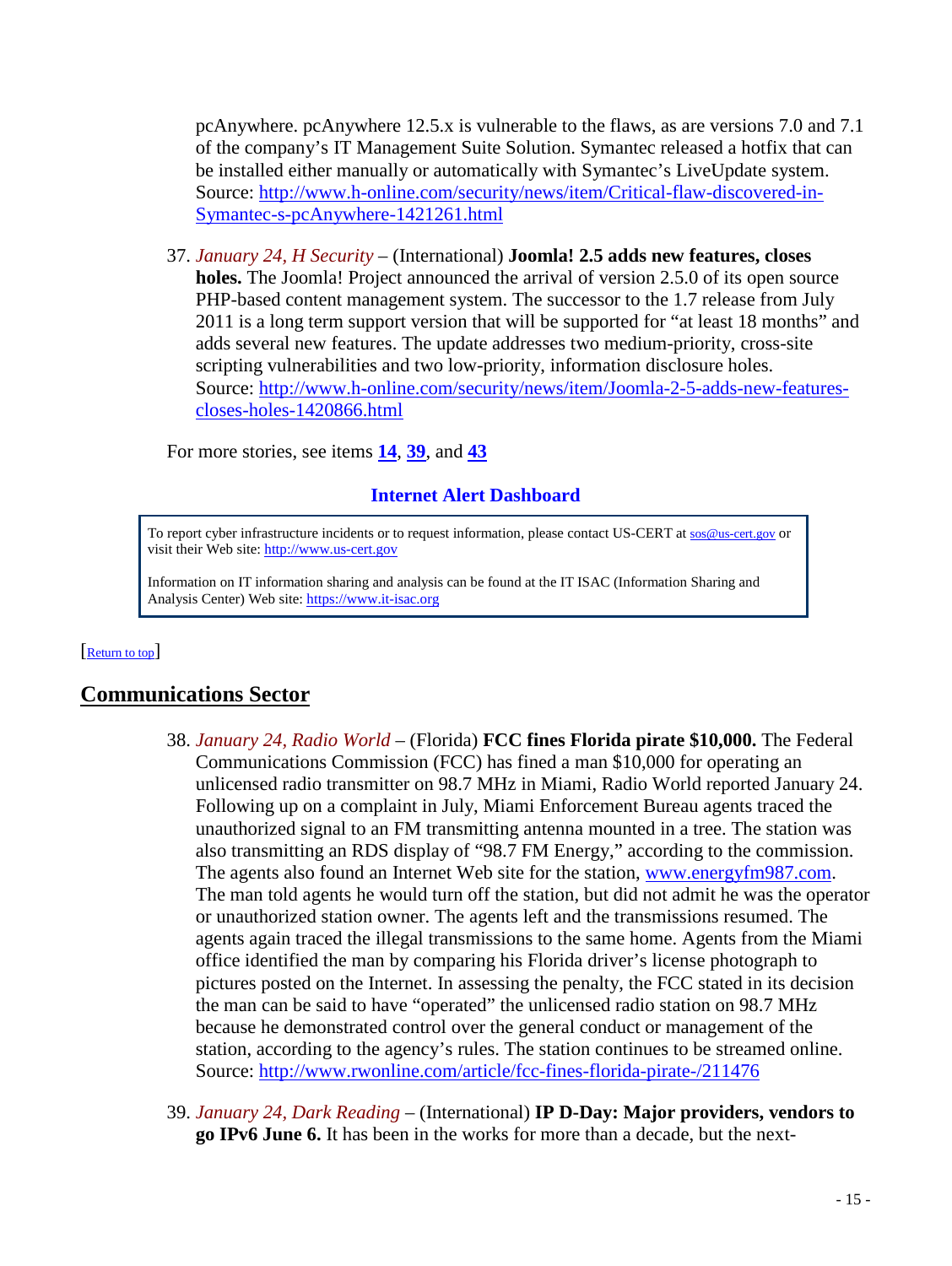generation IPv6 protocol will officially go live in some major corners of the Internet in 2012, Dark Reading reported January 24. The Internet Society has deemed June 6 as World IPv6 Day, when Google, AT&T, Facebook, Comcast, Cisco, and others plan to flip the switch to the new IP protocol. IPv6 has been available in most products for some time, and various organizations and government agencies have test-run the protocol. Other nations, such as Japan and France, have already broadly rolled out IPv6. Meanwhile, IPv4 has outlasted some predictions it would have run out of address space by now, and IPv6 has exponentially more address space that can better accommodate the explosion of IP devices. Like any new technology rollout, security experts say the transition to IPv6 could introduce new bugs into the ecosystem. Among the companies participating in the IPv6 cutover June 6 are Google, Facebook, Microsoft Bing, Yahoo!, AT&T, Comcast, Free Telecom, Internode, KDDI, Time Warner Cable, XS4All, Cisco, and D-Link. The ISPs going to IPv6 — AT&T, Comcast, Free Telecom, Internode, KDDI, Time Warner Cable, and XS4ALL — will roll out the new protocol in their networks so that at least 1 percent of their wireline residential subscribers who visit other IPv6-enabled Web sites will get there via IPv6. They plan to make IPv6 a big part of their services, while new home routers from Cisco and D-Link will enable IPv6 by default.

<span id="page-15-1"></span>Source: [http://www.darkreading.com/security](http://www.darkreading.com/security-monitoring/167901086/security/perimeter-security/232500387/)[monitoring/167901086/security/perimeter-security/232500387/](http://www.darkreading.com/security-monitoring/167901086/security/perimeter-security/232500387/)

[\[Return to top\]](#page-0-2) 

# <span id="page-15-0"></span>**Commercial Facilities Sector**

40. *January 25, WPIX 11 New York City* – (New Jersey) **Teen arrested in firebombing attacks on NJ temples.** Police arrested a teenager in connection with firebombing attacks on New Jersey temples, WPIX 11 New York City reported January 24. According to officials, the Lodi, New Jersey teen has been arrested and charged with the January 11 attempted murder of a rabbi and his family, and the associated firebombing of the Rutherford synagogue. He was also charged in the arson and firebombing of the Temple K'Hal Adath Jeshrun in Paramus January 3, officials said. Investigators are crediting the arrest with the release of surveillance video and photographs the week of January 16 that captured the suspect purchasing many components of the incendiary device used in the Rutherford temple attack. Evidence connecting the suspect to the crime was reportedly discovered at his home, after authorities executed a search warrant. He was charged with nine counts of first degree attempted murder, one count of first degree bias intimidation, and one count of first degree aggravated arson for the Rutherford incident. He was charged with first degree aggravated arson, first degree bias intimidation, and third degree arson for the Paramus incident.

Source: [http://www.wpix.com/news/wpix-arrest-made-nj-temple-fire](http://www.wpix.com/news/wpix-arrest-made-nj-temple-fire-bombings,0,3171515.story)[bombings,0,3171515.story](http://www.wpix.com/news/wpix-arrest-made-nj-temple-fire-bombings,0,3171515.story)

41. *January 25, WDRB 41 Louisville* – (Kentucky) **Police: Bomb threat made against Southeast Christian Church.** A Louisville, Kentucky man has been accused of terroristic threatening after police said he phoned in bomb threats against two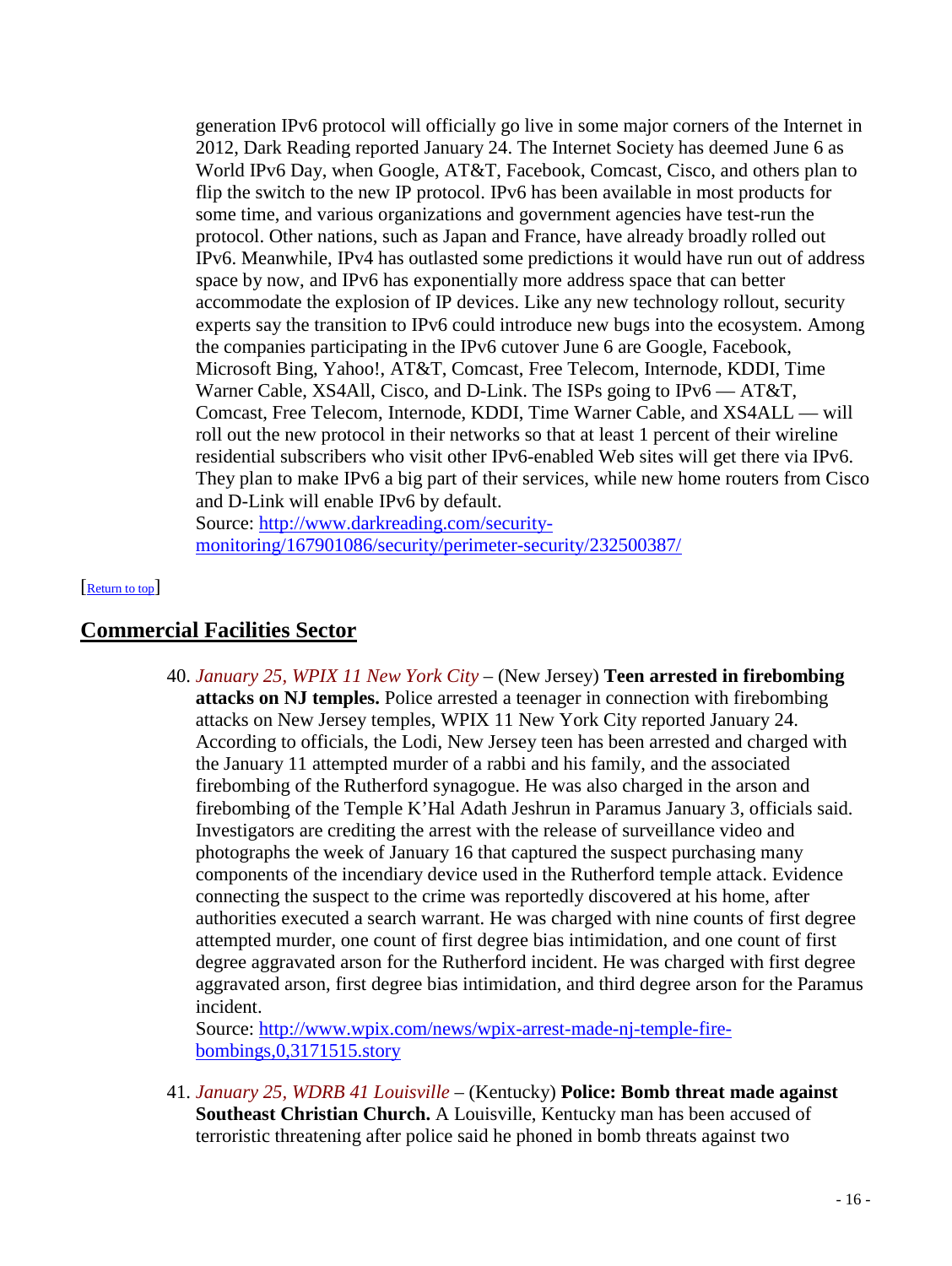Louisville churches. According to an arrest report, several officers were called to Southeast Christian Church after a man called Jeffersontown Police to say he had placed a bomb in the building. The man reportedly told dispatchers he is bi-polar and that he suffers from frequent blackouts. Police later determined there was no, "weapon of mass destruction" in the church. Police said that, prior to being taken into custody, the suspect admitted to making bomb threats against Southeast Christian Church and Lampton Baptist Church. Police said he told them he made the bomb threats because he was, "upset with both churches." He was charged with second-degree terroristic threatening. On January 25, the suspect appeared for his arraignment. His attorney said the man is a member of Southeast Christian Church and is on medication for bi-polar disorder. The judge allowed him to be released on his own recognizance on condition that he go straight to the VA Medical Center for an evaluation, and that he have no contact with Southeast Christian Church.

Source: [http://www.wdrb.com/story/16596920/police-bomb-threat-made-against](http://www.wdrb.com/story/16596920/police-bomb-threat-made-against-southeast-christian-church)[southeast-christian-church](http://www.wdrb.com/story/16596920/police-bomb-threat-made-against-southeast-christian-church)

42. *January 24, LakeNewsOnline.com* – (Missouri) **Mobile meth lab found in Osage Beach City Park.** Three men are in jail after police caught them making "shake 'n bake" meth in a van at the Osage Beach City Park in Osage Beach, Missouri, January 22. Osage Beach police arrested the men after finding their mobile methamphetamine lab where one of the men intended to produce meth with the "one pot" method. Someone called police when they noticed three men visiting several businesses and buying the over the counter decongestant pseudoephederine. They followed a small brown pickup truck with three occupants. Within minutes of the police starting to watch the truck, one of the suspects exited a business while carrying a small, white bag. He later told investigators he enlisted the help of two people he just met to buy pseudophederine because he knew he would not be able to legally buy enough of the meth ingredient by himself to make a batch of the illegal drug. Source: [http://www.lakenewsonline.com/news/x767703066/Mobile-meth-lab-found-in-](http://www.lakenewsonline.com/news/x767703066/Mobile-meth-lab-found-in-Osage-Beach-City-Park)[Osage-Beach-City-Park](http://www.lakenewsonline.com/news/x767703066/Mobile-meth-lab-found-in-Osage-Beach-City-Park)

#### <span id="page-16-0"></span>[\[Return to top\]](#page-0-2)

## <span id="page-16-1"></span>**National Monuments and Icons Sector**

43. *January 24, Federal Computer Week* – (National) **NARA faulted for internet connection outage that affected staff and public.** An Internet connection blackout at the National Archives and Records Administration (NARA) cut off all staff access to the Web, and all public access to agency Web sites for 32 hours, according to a newly disclosed report from the archives' Inspector General (IG). The outage occurred in September, but was only recently disclosed publicly. The failed Internet connection due to a cut fiber-optic cable "significantly affected" NARA operations and hampered "critical" staff work, the IG wrote in a management letter about the incident published on his office's Web site. The outage also apparently hampered members of the public who unexpectedly lost access to the NARA site. The incident indicated the NARA does not have a backup connection to restore Internet and other services within a timely manner, the IG wrote. He said he would audit the connections and continuity of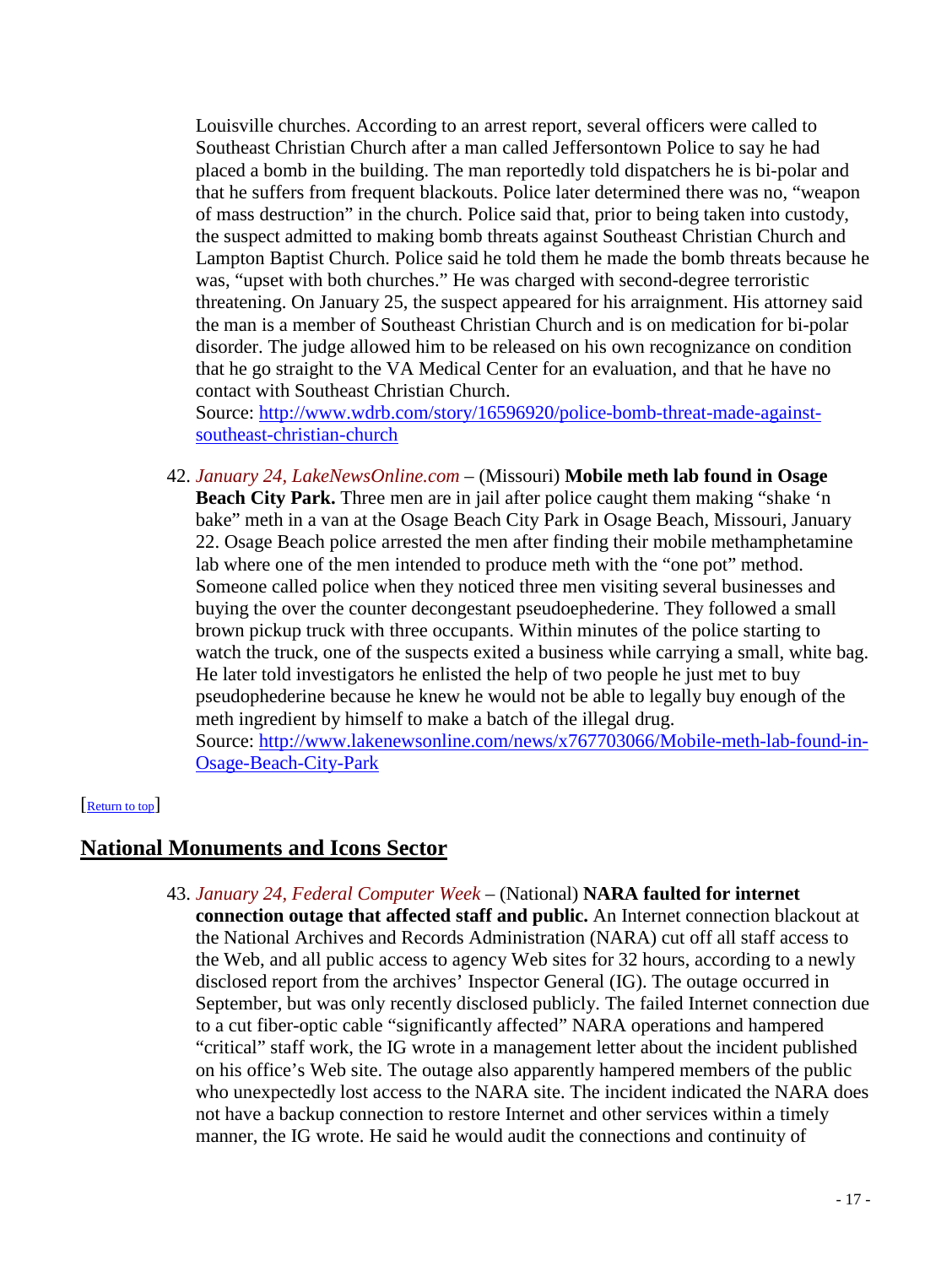operations functions in coming weeks. "NARA officials overseeing the network architecture should have known the design of the network created a single point of failure, and taken action to address this risk before NARA's mission and business capabilities were impacted," the IG wrote. The letter was dated October 13, but only recently was published on the agency's Web site.

Source: [http://fcw.com/articles/2012/01/24/nara-faulted-for-internet-outage-that](http://fcw.com/articles/2012/01/24/nara-faulted-for-internet-outage-that-affected-staff-and-public.aspx)[affected-staff-and-public.aspx](http://fcw.com/articles/2012/01/24/nara-faulted-for-internet-outage-that-affected-staff-and-public.aspx)

44. *January 24, Sierra Madre Patch* – (California) **15 people rescued in Angeles National Forest over weekend.** Sheriff's department and local search and rescue volunteers rescued 15 lost hikers in five separate incidents in the Angeles National Forest in Los Angeles County, California, the weekend of January 21. The unusually high level of activity happened over a 28-hour period. The afternoon of January 21, two men were hospitalized, while one was found dead. They had fallen several hundred feet into a ravine while hiking. That night, three teen hikers got lost in Eaton Canyon after dark and had to be walked out by the Altadena Mountain Rescue Team (AMRT). Also that night, a group of boy scouts and adult leaders got lost and separated from the rest of their troop in the Mt. Wilson area. They were assisted by Montrose Search and Rescue. On January 22, four boys were airlifted off of an Azusa Canyon cliff after they climbed into a place they could not get down from. Also that day, three teens climbed into a closed-off cliff area near Millard Canyon and got stuck. One was airlifted out and two were taken out by an AMRT rope team.

Source: [http://sierramadre.patch.com/articles/15-people-rescued-in-angeles-national](http://sierramadre.patch.com/articles/15-people-rescued-in-angeles-national-forest-over-weekend)[forest-over-weekend](http://sierramadre.patch.com/articles/15-people-rescued-in-angeles-national-forest-over-weekend)

<span id="page-17-0"></span>For another story, see item **[1](#page-0-1)**

#### [\[Return to top\]](#page-0-2)

## <span id="page-17-1"></span>**Dams Sector**

45. *January 25, Eugene Register Guard* – (Oregon) **Rivers on the rise once again.** A new round of rainstorms has some Eugene, Oregon residents on edge as streams push close to overtopping their banks because dams upstream are boosting outflows to make room for more rain. Long Tom River, which swelled after Fern Ridge Lake filled to 75 percent of its capacity following a week of rainy weather, prompted the U.S. Army Corps of Engineers to release 4,000 cubic feet of water per second (cfs) from the dam to rebuild the lake's storage capacity to handle the rain the week of January 23. Officials at the Corps' Portland office said the large releases are needed to prevent worse flooding from storms yet to come. Some reservoirs had to be lowered quickly or they had the potential to overfill with more rainfall, forcing larger releases and more dangerous flooding. Waters in the southern Willamette Valley could come within less than a foot of flood stage January 25. Other rivers, including the Long Tom near Monroe and the Willamette River at Harrisburg, were above bank full January 24, and the latter could come within less than a foot of flood stage later. Similar crests are expected later in Corvallis, Albany, and Salem. Eugene received more than 1.7 inches of rain January 24, more than initially forecast and a record for the date. That prompted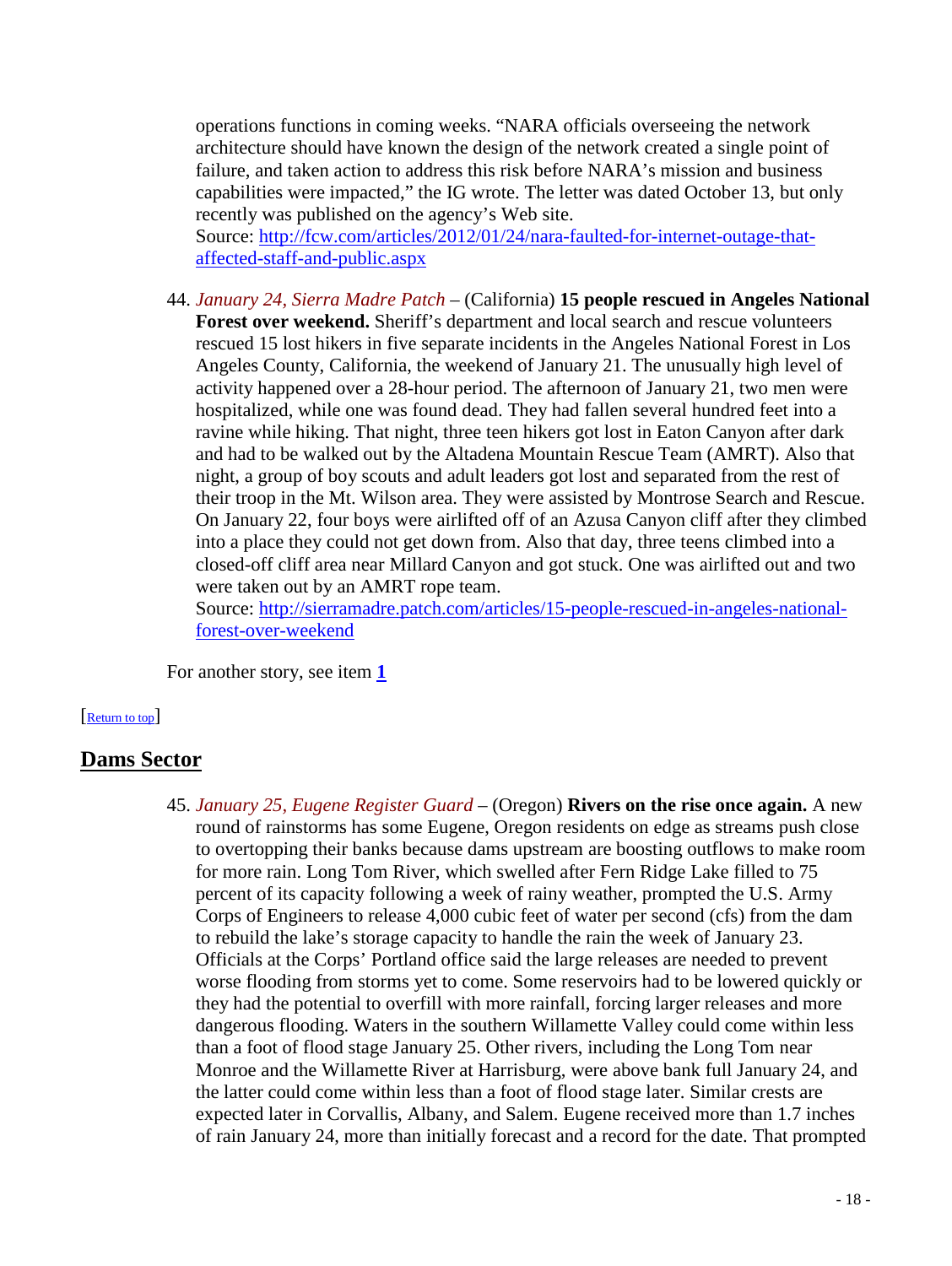hydrologists to raise the expected crests on local rivers as the additional water runs off and moves downstream. More rain is forecast until January 26 from the current string of storms. The extra rain has renewed fear of landslides, which occurred throughout Western Oregon the week of January 16, including one that closed Highway 126 between Vida and Blue River for most of a day.

Source: [http://www.registerguard.com/web/updates/27510909-55/river-flood-tom](http://www.registerguard.com/web/updates/27510909-55/river-flood-tom-corps-forecast.html.csp)[corps-forecast.html.csp](http://www.registerguard.com/web/updates/27510909-55/river-flood-tom-corps-forecast.html.csp)

46. *January 25, Main Street Connect* – (New York) **Rye Brook board approves** 

**resolution on Bowman Dam.** The Rye Brook Board of Trustees passed a resolution approving a site plan application for the implementation of a sluice gate inside the Bowman Avenue dam in Rye Brook, New York, Main Street Connect reported January 25. The concept of adding the sluice gate is a way to more efficiently manage the water flow within the dam. However, according to the WPS Sells project manager, the new sluice gate will not completely eliminate downstream flooding. "The project involves the replacement of the fix timber gate with a fully automated sluice gate," he said. The area downstream the gate will mitigate begins at I-287 and runs down I-95. Since the dam is also part of both the Town of Harrison and the City of Rye, the three villages have entered into an Inter Municipal Agreement that deals primarily with operation of the sluice gate. According to the project manager, the 8- to 12-week building process could begin as early as June.

Source: [http://www.thedailyportchester.com/news/rye-brook-board-approves](http://www.thedailyportchester.com/news/rye-brook-board-approves-resolution-bowman-dam)[resolution-bowman-dam](http://www.thedailyportchester.com/news/rye-brook-board-approves-resolution-bowman-dam)

[\[Return to top\]](#page-0-2)